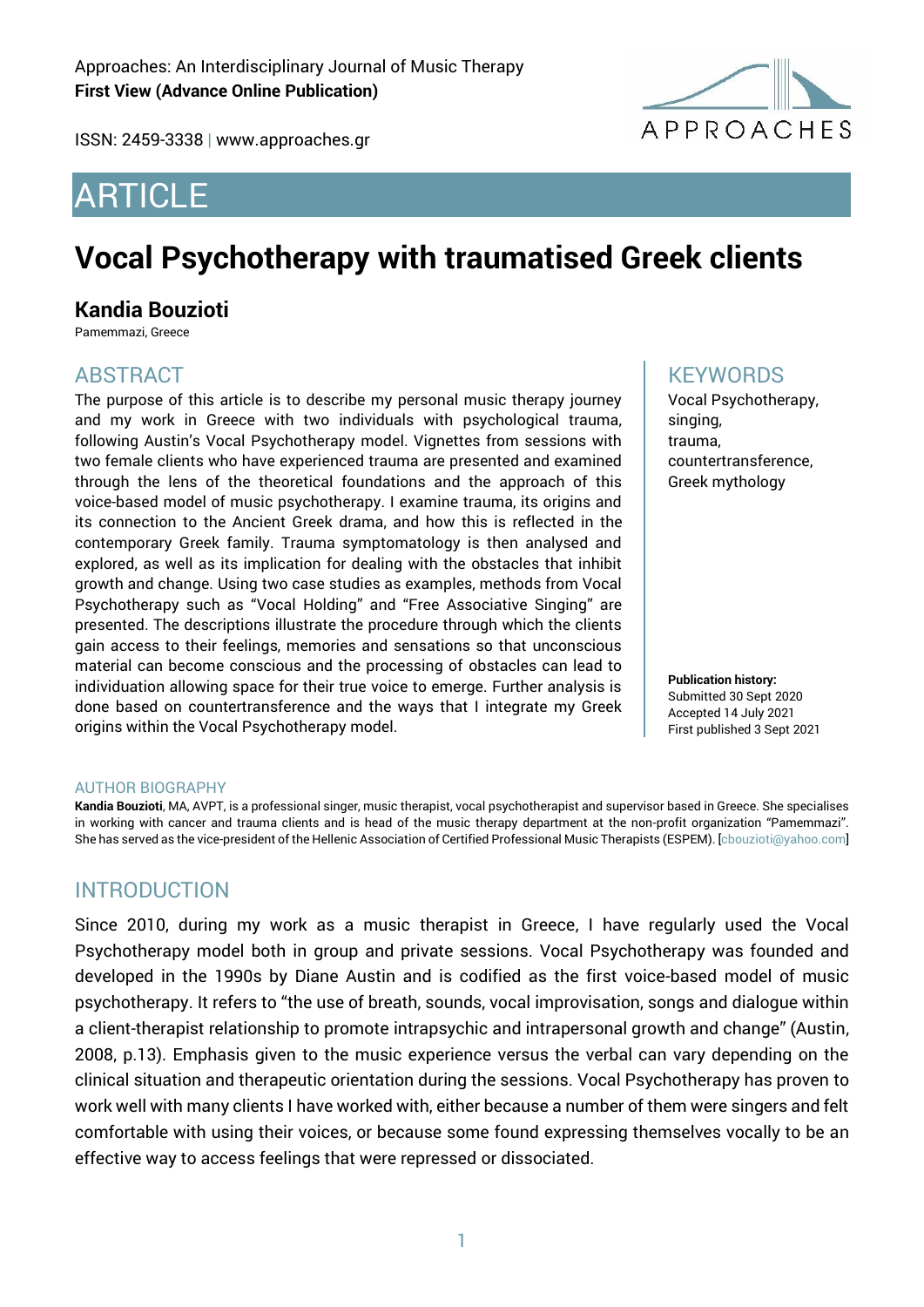As a therapist who was born and raised in Greece but studied and worked both in Greece and the U.S., I have been combining elements coming from the cultures of both countries. This can be expressed in the choice of songs Ι may use during my sessions or in mental representations, the ways I perceive an image, an idea, a thought, or a sensation a client of mine may share.

During the music therapy process, and as Bruscia (1998) describes, I am an active participant in the client-therapist-relationship. Therefore, there is a moment-to-moment activation and shaping of countertransference during the session. The mechanisms of self- and object- introjects (internal model of oneself and internalised model of another person accordingly) are part of both the therapist's and clients' life histories and new introjections of one another are developed based on the mutual work.

The reader of this article will have the opportunity to see how I apply the Vocal Psychotherapy model as I was raised in Greece, am acquainted with the Greek culture and family dynamics, and explore trauma based on the intersubjective points of view within the client-therapist interactions. For someone to understand the purpose of this article, it is crucial to have an idea of some elements of the Greek culture and family dynamics. In the following section I will be referring to myths – the origins of Greek traditions and culture – which in some ways remind me of psychoanalysis, as both fields work with stories, deal with the irrational, and have to do with the interpretation of metaphorical language (Sels, 2011). I will also talk about symbiosis, the Greek family structure, and how living patterns of today may have contributed to the formation of fragile relationships, as shown in the cases that will follow.

#### Myths

Myths have influenced my understanding of human nature. The word myth has its Greek origin in *mythos*, which derives from the verb *mytheio* (to tell, to narrate) and *mytheo* (to count, to talk to). *Mythos*  arises with the sense of history or narrative being conveyed through word (Mano et al., 2018).

There is a strong connection between psychoanalysis and myths. Carl Jung argued that myths (as well as dreams) revealed the client's unconscious and were very helpful in the treatment of trauma. He believed that myths – many of which had Greek origins – were expressions of the collective unconscious, the inborn unconscious psychic material common to humankind, accumulated by the experiences of all preceding generations (Jung, 1968). The fact that both myths and psychoanalysis interpret metaphorical language has often resulted in a kind of self-exploration – in psychoanalysis as a discourse analogical to mythology – operating on the same level (Sels, 2011).

Mythology is part of Greek culture, but moreover an additional means for me to approach Vocal Psychotherapy work. This does not necessarily mean I interpret my work through the mythological stories, but that Greek mythology has affected the way I perceive the therapeutic process. Many Greeks are brought up with numerous tales of gods, goddesses and heroes. Though we might not necessarily talk about connections with mythology during therapy, I can see the common patterns with the stories of my clients.

For instance, when I am working with traumatised clients I am often reminded of the famous Ancient Greek myth of Pandora (Buxton, 2004). The Gods created Pandora as punishment to humans after Prometheus stole the fire from them. Pandora was presented as a gift to humans and was sent to them followed by a box she was not permitted to open. The box contained all the illnesses and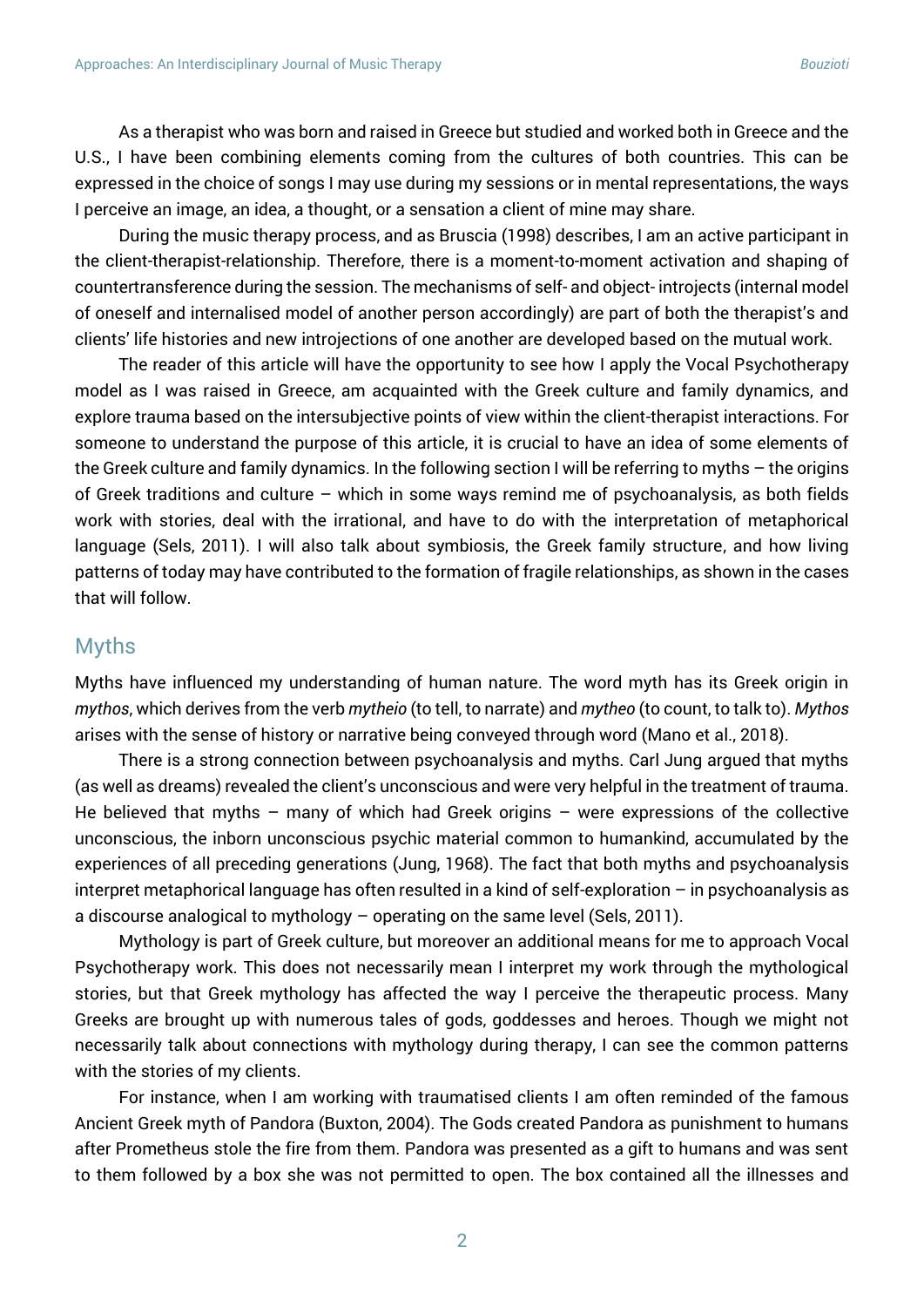hardships of the world, something Pandora was unaware of. One day out of curiosity she opened the box and all the evils flew out and spread over the earth. After realizing what she had done she tried to close the box, but one last spirit remained inside. It was Hope.

A common explanation of the myth is that human beings are endowed (Pandora = pan-dora = "all-gifted") with a mind and soul, also known as psyche, that is like a treasure house of riches and fine jewels. However, when the person is dominated by ruminations about the past, she unleashes myriad woes in the form of intrusive thoughts and negative emotions. Hope perhaps means, at least in part, the hope that we may yet return to a mental condition free from agitation and worries; that is, the journey to wisdom and return to mental wholeness. Pandora's myth resembles components of the psychotherapy process, the clients' inner struggle, search for wholeness within the human psyche and process of individuation (Watkins, 1990; Woodard, 2007). During Vocal Psychotherapy sessions, clients open their own inner box that contains their life difficulties and struggles. Together we work on the path of hope to create a happier, healthier and more productive life.

## From symbiosis to dependency

In order to comprehend the way Greek families are structured and how this may affect children's upbringing, it is important to explore the connection between symbiosis and dependency and talk about some living patterns in contemporary Greek society. The meaning of "Symbiosis" in Greek is "life working together" (Paracer & Ahmadjian, 2000). Sharp (1991) refers to human symbiosis as an early attachment dial, which manifests in an unconscious interpersonal bond between the mother and the child – a psychological oneness. At birth the child experiences a symbiotic relationship or a "psychological oneness" with the mother figure. The child is totally dependent on the mother to have its needs fulfilled. This is necessary for the child's healthy development. The next stage, and a major developmental task of early childhood, is separation or the rapprochement phase: a phase where the 15-24-month-old child begins to be aware that the mother is in fact a separate person, that she operates independently of her toddler, and is therefore not always physically available to provide assistance in the toddler's ongoing efforts to overcome environmental challenges (Frantz, 2014; Mahler, 1971). During this phase, the child slowly gains the ability to function as a separate individual. What are the results, however, when this separation is not possible because the mother needs the child to stay merged with her and fulfil her needs and sense of self? Then the child has no support to grow and even senses the parent's needs for them to stay a child and remain dependent on the parent.

In modern Greece there is a living pattern that resonates with the lifestyle of many families: people living together, depending on each other  $-$  in some cases  $-$  to survive. There are numerous examples of extended families living and existing in the same dwellings, under the same roof, with financial issues being the number one current culprit, but also due to multigenerational living being part of what some may consider the "norm" of a "traditional" Greek home. There are definitely advantages to multigenerational living, apart from offering financial security. Elders have the opportunity to connect with their grandchildren and overall emotional well-being may be observed, provided there is mutual respect of all the members' needs. Georgas et al. (2006) studied the changes of the eco-cultural realities of 30 nations – including Greece – as expressed by family structures,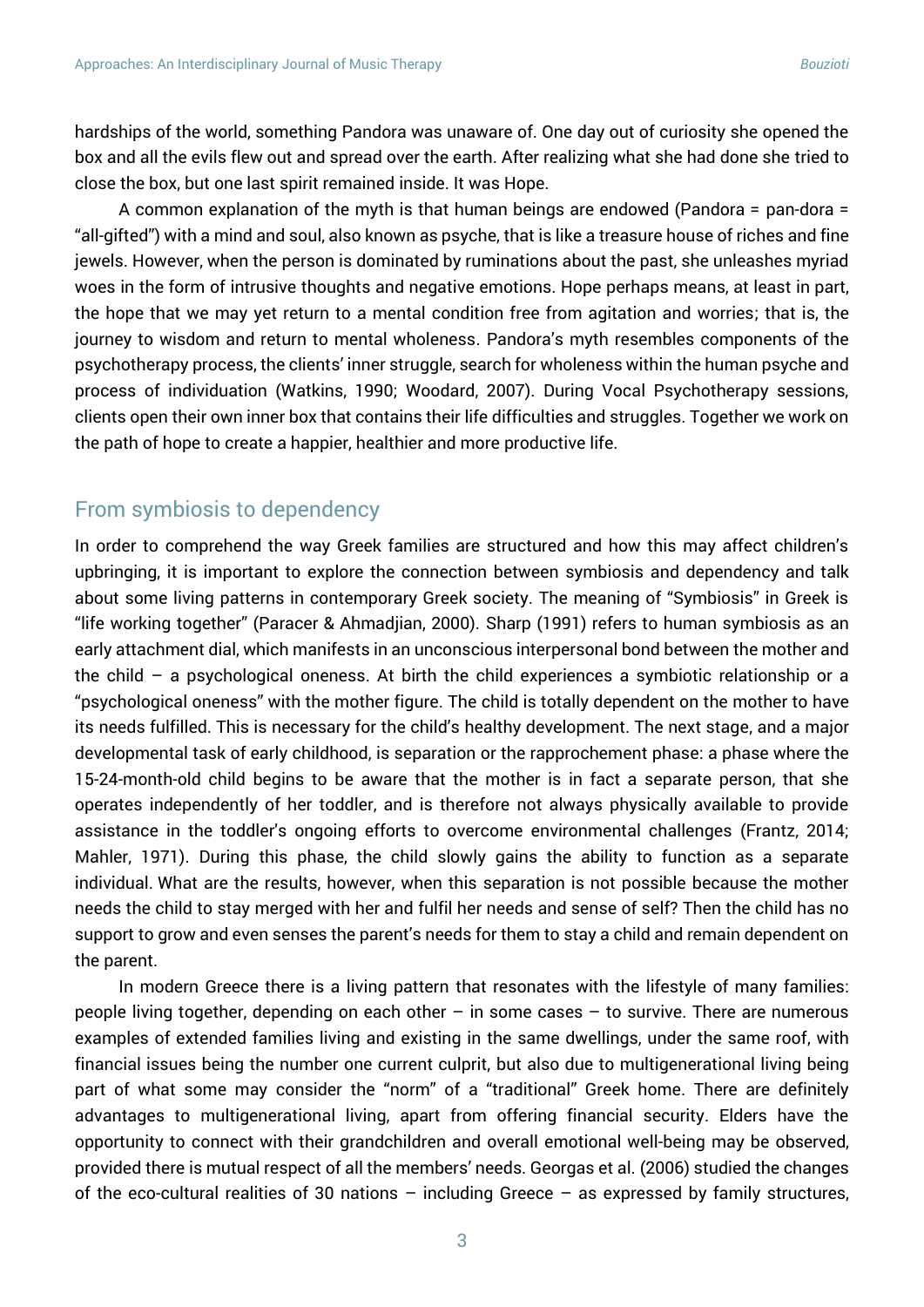functions, religion, and values, based on the premise that family is an institution that is adapted to its cultural, ecological, and sociopolitical situation, and provides the main context for the progressive development from infancy to adulthood. The team came up with the conclusion that those living in western rural areas value their children's material independence but support their emotional interdependence. They also stated that even in westernised societies an increasing interdependent emotional aspect of the family can be observed.

What happens though when there is lack of mutual respect? Many times, the economic dependence may be an abusive tool, meaning one family member controls another member's access to economic resources, thereby controlling their individual freedom. In such an environment the mother-child bond can be deeply affected. Sometimes, the mother herself is incapable of giving or showing unconditional love to her child. From a psychoanalytic viewpoint, unconditional love may be considered the most real and truthful form of affection and bonding (Beauregard et al., 2009) and a lack of it contributes to the child's feeling of not being good enough and, in some cases, even the feeling that they do not deserve to be loved. In reference to human behaviour, Jung (2003) was the first to talk about archetypes, which he described as patterns of instinctual behaviour that are common to all people and are contained in the collective unconscious. He explains that innate patterns influence how we behave and how we react to others, and describes the mother as the carrier of the mother archetype. As the child develops and moves towards independence and autonomy, aspects of the mother archetype become experiences of the personal mother and determine whether the internalised mother is largely a positive or a negative force in the child's life. The mother archetype forms the foundation of the mother-complex: "The psychic fragments that have split off owing to traumatic influences or certain incompatible tendencies" (Wilson, 2006, p. 416).

Through the years I have encountered several cases of clients whose mothers had been absent, controlling and/or abusive, often as an outcome of the conditions discussed above. There is a common pattern of neglect and/ or abusive behaviour in the cases that follow on behalf of the mothers. Psychotherapy sessions may create a new environment where the therapist and clients participate in the "illusion of symbiosis" (Machtiger, 1992, p. 127). In this situation the therapist provides a healthier way of relating and gives the chance for reparative experiences to occur so that clients renegotiate separation-individuation and finally continue on their personal journey to selfhood.

#### METHODOLOGY

This paper aims to explore Vocal Psychotherapy by presenting excerpts from two cases of clients who underwent therapy in Athens, Greece. This article provides descriptions of certain times, events and therapeutic experiences reflecting Vocal Psychotherapy's techniques. The two clients are women of different ages, different interests and different courses of life. They share though common characteristics in regard to their Greek origin, their emotional and psychological trauma and their hidden wounds. The symptomatology differs, but the major therapeutic goal has an akin denominator for both clients: to find their lost-repressed voice and follow their own path to healing. The application of techniques follows a similar order in both cases, but for each one the usage of techniques and further exploration are inextricably linked to the clients' needs and state at the specific moment.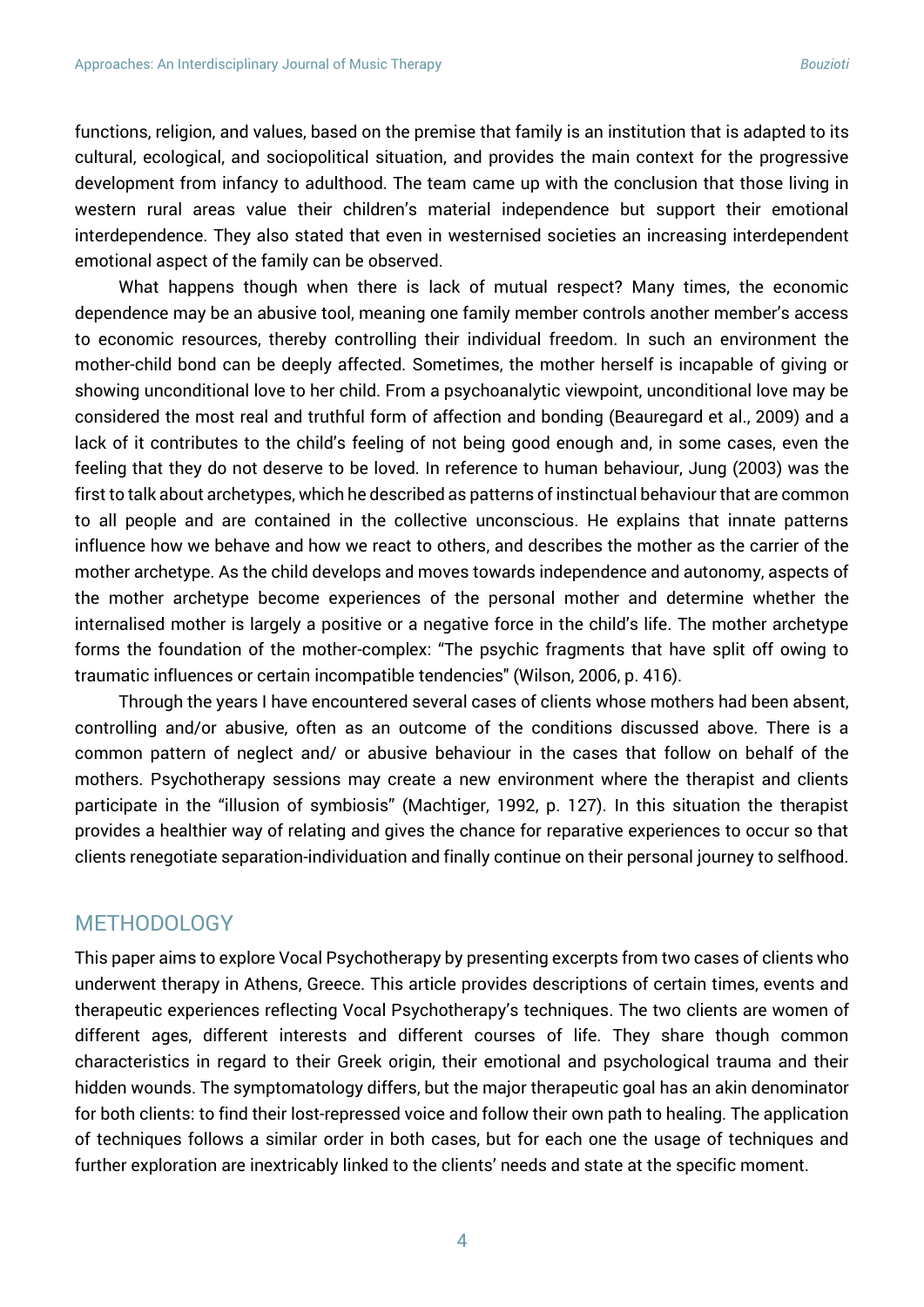An aspect of trauma that is being discussed in between cases is the expression of trauma in ancient Greek drama and its transformation through the years. Human nature is inherently dramatic. This can be understood in a broad sense, in that most human behaviour can be read through dramatic metaphors and that dramatic experience is intrinsically connected with change and transformation. The alternative reality experimented within drama can influence the lives of people involved and can be addressed, either consciously or not, towards healing, problem-solving, a better adjustment to the world, or even the search for a deeper meaning of existence (Pitruzzella, 2011).

A primary instrument in the Vocal Psychotherapy excerpts that are presented is countertransference. During sessions, conscious and unconscious experiences come alive as I work with the client; these bring to life what the latter communicates. I identify with my clients in two different ways. First, I align my own mind with the client's. This corresponds to what people ordinarily call *empathy,* and I subjectively feel that I understand my client. Second, for which Racker (1957; as cited in Farge, 2007) borrowed the term *complementary identification,* I identify myself with one of the client's internal objects. There, the analytic process itself becomes a web of enactments in which that reality is both played out and understood and is totally bound up with the psychic reality of me. Everything that happens in therapy reflects something about me and the client.

A few publications have underlined the risk of focusing on the demonstration of the significance and need for music therapy services through research and writing, and the fact that music therapists are preoccupied with *professionalisation* and no longer write about their work in the same way that they actually do the work (Fairchild & Bibb, 2016; Procter, 2001). The methodology of the specific article is based on the principle that therapy is a unique process directly connected to the growth of the therapeutic relationship, and a way to challenge and give opportunity to expand upon the traditional discourse by the representation of both the therapist's and clients' perspectives involved in the Vocal Psychotherapy sessions.

The clients gave written permission for the inclusion of their work in this paper. Key ethical implications associated with this article were: issues of privacy, right to withdraw, confidentiality, and the impact on participants' of reporting sensitive personal data. The article does not provide the real names of any person partaking in the procedure, ensuring their confidentiality and anonymity. To maintain the privacy and confidentiality of the clients, only my supervisor and I had access to the data, which will be used solely for clinical, supervisory and publication purposes.

#### THE CASE OF ANNA

#### Background information

Anna is a 20-year-old woman that I have been seeing at my private practice during the last four years. She was referred to me when she was sixteen years old by a school psychologist I collaborate with. Anna had been living in a family where financial support led to great psychological and emotional manipulation. She suffered from suicidal ideation, self-harming acts and severe panic attacks that were usually followed by feelings of disorientation. Anna often mentioned that she had never been appreciated. She grew up with a mother who rarely showed affection, who consistently decided for the child and rarely allowed Anna to make decisions on her own. As for her father, he consistently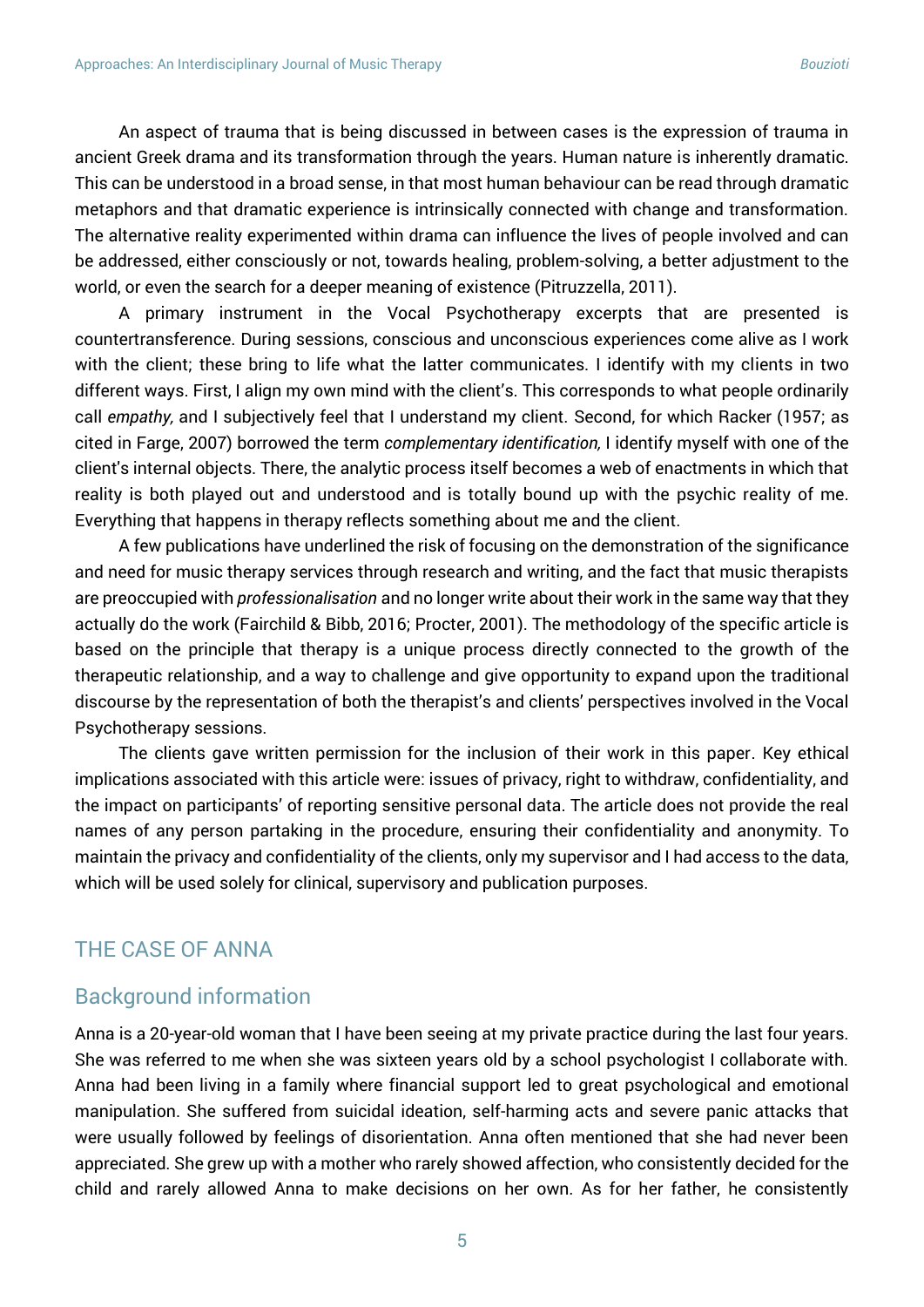pressured her to be perfect. He rarely showed any affection or true concern. Anna never felt that she was ever "enough" for her parents, nor truly loved. In *Psychoanalytic Studies of the Personality*, Fairbairn et al. (2013) refer to a child's need to preserve a positive image of at least one parent in order to feel safe. In Anna's case there was no parent to fill that role.

#### Anna's two first years at Vocal Psychotherapy

The sessions with Anna during the first two years usually started with breathing exercises in order to help her feel grounded and more "settled." The breathing exercises operated as a warm-up and a reminder that this was our time together; the breathing and sound of the exhalation introduced us to a musical place where there would be no criticism but instead an opportunity for self-expression. Sometimes our sessions combined breathing with guided imagery relaxation, music assisted relaxation or moving around in the room combined with breathing. Anna loved to write and draw in a diary that she would bring to our sessions. We explored her everyday life through her drawings, the songs she brought along to listen to and share with me, or the songs I sang or improvised for her.

Anna would not sing to me or along with me. She had repressed her needs and emotions and eventually had lost her own voice. In the course of her therapy, it became obvious that criticism and self-criticism had affected her to the extent that she believed authentic feelings and aspects of her personality were "sick." Austin and Dvorkin (1993) talk about the "false self" (as cited in Austin, 2008, p. 125): the persona individuals create throughout the years as a defense against feeling a loss of identity, and sensing that parts of who they are at the core are inadequate, bad, guilty and unlovable. Anna had a false self, and singing felt threatening to her because of its ability to reveal parts of the self that have never been seen or heard and might be attacked or rejected.

So, I would sing for her. According to Rolla (1993), songs that are meaningful to clients may carry feelings that are connected to specific parts of the self; therefore, the client can become more aware of those parts of the personality that have been split off from the self. When playing live music, and especially during musical improvisations, I felt Anna connect with her feelings and many times she would burst into tears, whilst other times she would experience traumatic symptoms like dissociation and disorientation. Therefore, we would commence some breathing and eye contact to help her feel grounded again. Austin (2008) describes how music loosens boundaries and bypasses defenses that keep the unconscious at a distance. This can be healing especially with a client who is repressed and not used to feeling; however, the therapist must be aware of the client's issues and be mindful and attuned when they suspect they are working with a traumatised client.

#### Anna singing for the first time

From time to time, we wrote songs based on thoughts from her diary. During the 10th session of the third year, she came to the session with a title and some lyrics, "But I exist:"

> I am telling you I exist I am strong I have dreams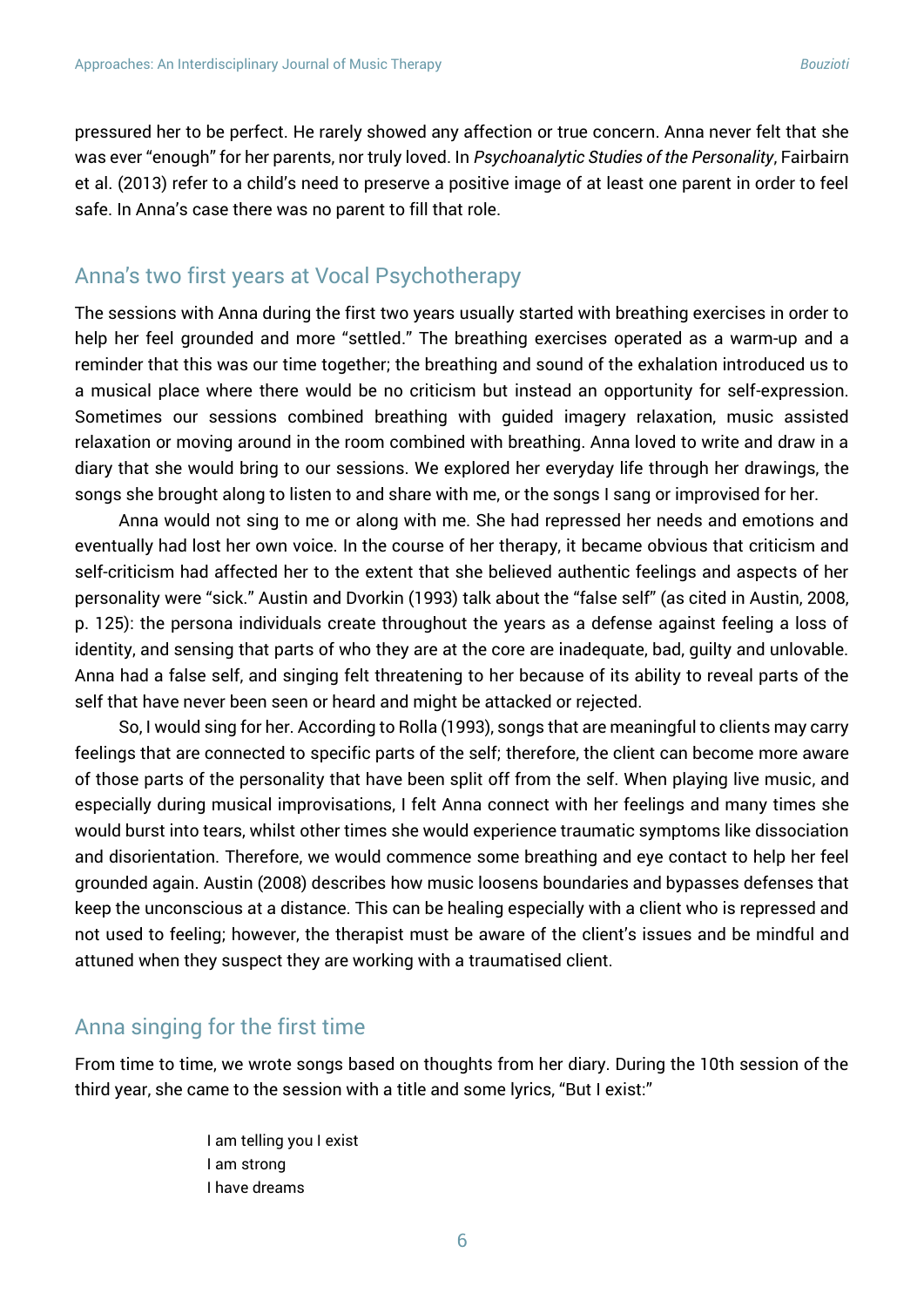Do you hear me? I resist I move on I love I don't stop Let me live as I wish.

When writing the lyrics, she had the rhythm of a Greek chorus in mind. Anna had never sung until that moment. Usually, she would mouth the lyrics of the songs we were listening to or writing about. While I was singing, I usually felt that even though she was not singing out loud, she was singing on the inside. Our sessions acted as her "safe place" and a "safe time," giving her a chance to be the way she truly wanted to be.

Austin (2008) points out the need of clients to connect with the therapist, to be seen and listened to, to feel that they are understood and truly known. Most importantly, they need to sing, laugh and cry with someone safe and supportive. This way their self-esteem can be increased; a more complete and realistic sense of self is created and the ability to sustain a more intimate connection to themselves and others is strengthened. Anna's "but I exist" song was clearly a statement about her need to be heard, her desire to be able to live her life as she wanted and to become her true self. I started singing her song, she started mouthing the lyrics like she usually did and while doing so she began to cry.

Whenever I asked Anna questions, she usually gave me one-word answers and she seemed as if she were afraid to speak so I sometimes chose to share my countertransference to facilitate her sharing. As Sedgwick (2017) describes, the level of the therapist's disclosure varies with each client. It depends on the client, the reason of disclosure, the therapeutic relationship and the length and stage of treatment. Therefore, I sometimes shared the sensations and feelings I felt in my body when singing Anna's song requests and lyrics. This kind of intervention usually helped her describe her own feelings verbally. This time I shared a feeling of pain in my chest. I said it was like a small hammer knocking from the inside. I asked her to observe if there was any thought or sensation she wanted to share. Anna replied that the feeling I was sharing was like all the things she wanted to express to her parents; the lyrics she had just brought in the session were what she wished she could say to them. I suggested we tried singing the song together. Anna said she would try.

First, it was a whisper. Then, I heard a very soft voice coming out of her mouth. I was in awe. It was the first time I was hearing Anna's singing voice. We sang in very soft dynamics. I felt it was a very fragile moment for her and I tried to match every second of her singing. Her face conveyed embarrassment. With my facial expression I reassured her it was okay and that I was there for her. When we completed the song, I had a sense there was still more to say even though it was the first time I heard her singing voice. I wondered if she was also feeling this way. I suggested we repeat the song and she agreed. We sang it three more times, and each time our voices would get louder and louder, more intense, more grounded and she started to sing "I resist," "I move on," "I don't stop." I looked at Anna and it appeared that she wanted to stand up. I suggested she moved in any way that expressed her. She seemed to grow taller and stood more firmly than I had noticed before. We repeated, "I resist," "I move on," "I don't stop." Anna clenched her fists; she was breathing deeper, and she became teary. I could feel a sensation of heat in my own body, which was revealing to me that her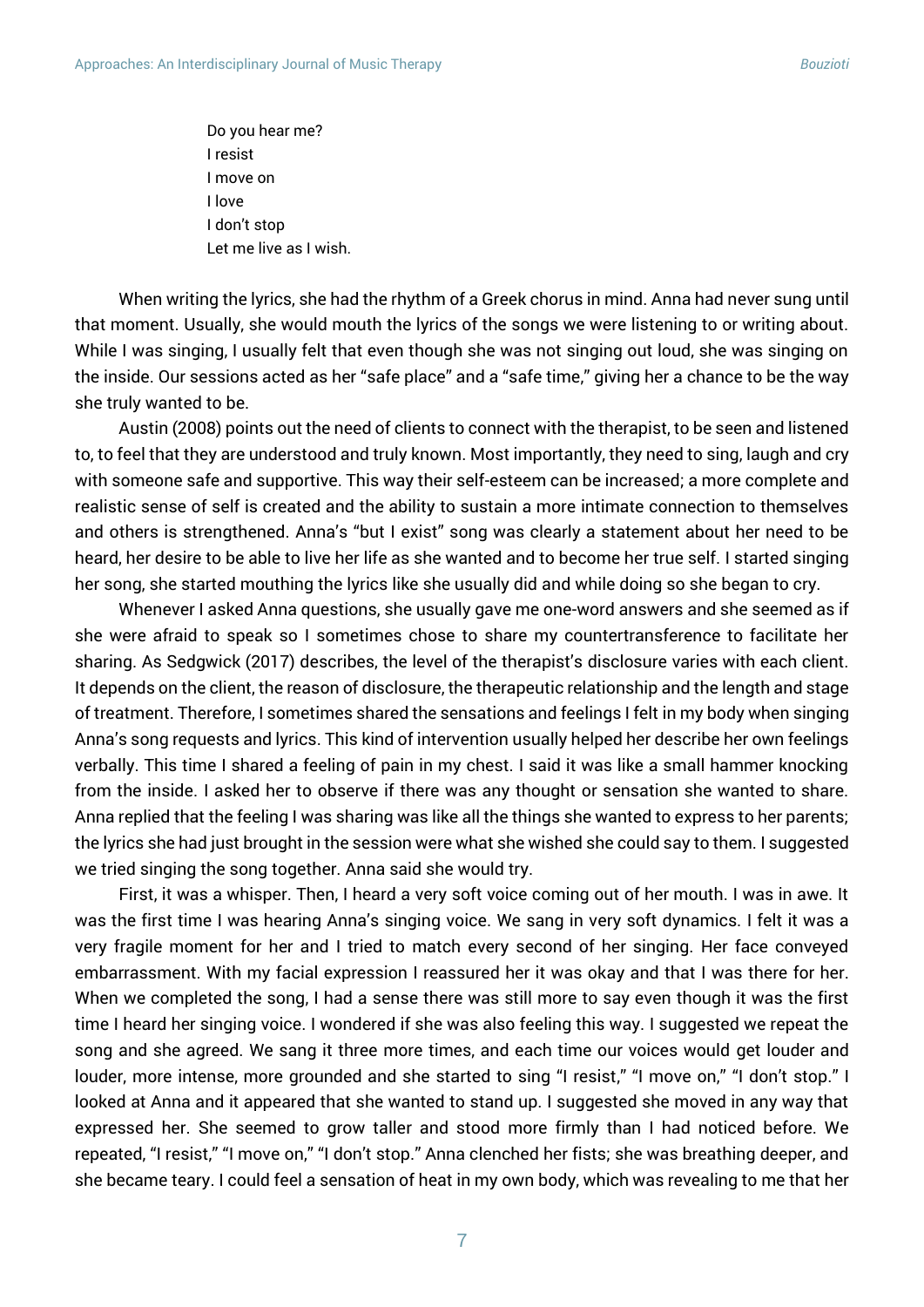inner strength was growing. At the end of the session, she hugged me and said, "thank you."

Therapy is not only concerned with the content of what is voiced. It is also focused on the act of giving voice itself. The act of giving voice contains a healing balm; it is self-empowerment in its most rudimentary and primal manifestation (Newham, 1999). Anna gave voice to parts of the Self which had remained muted for years. She reclaimed them, she refound them, she rediscovered them.

During our next session (11th session of that year), she was able to name and describe her feelings and discuss a little bit more about the relationship with her parents and the excessive pressure they exerted on her to be the best in all that she tried and did. She stated that no matter how hard she tried her parents would probably never completely accept her for who she was and acknowledged how important it was for her to stand on her own feet but still such a step for her was intimidating.

## Anna's drawing

During the 22nd session of the third year, Anna came with the following drawing (Figure 1).



**Figure 1:** Anna's drawing

She described it as a terrifying beast that was ready to devour a lonely crying girl. Anna felt that she herself was the girl and she understood that the beast symbolised fear. She referred to the intense fear she had been living with, especially when experiencing panic attacks. She talked about all the times her mother would leave for days for days on end and no-one knew where she was. During those days, she would experience panic attacks. She said she felt all alone and abandoned and did not know if and when her mother would return. Her father blamed Anna for her mother leaving and would say, "if you were a better child, she would not have left."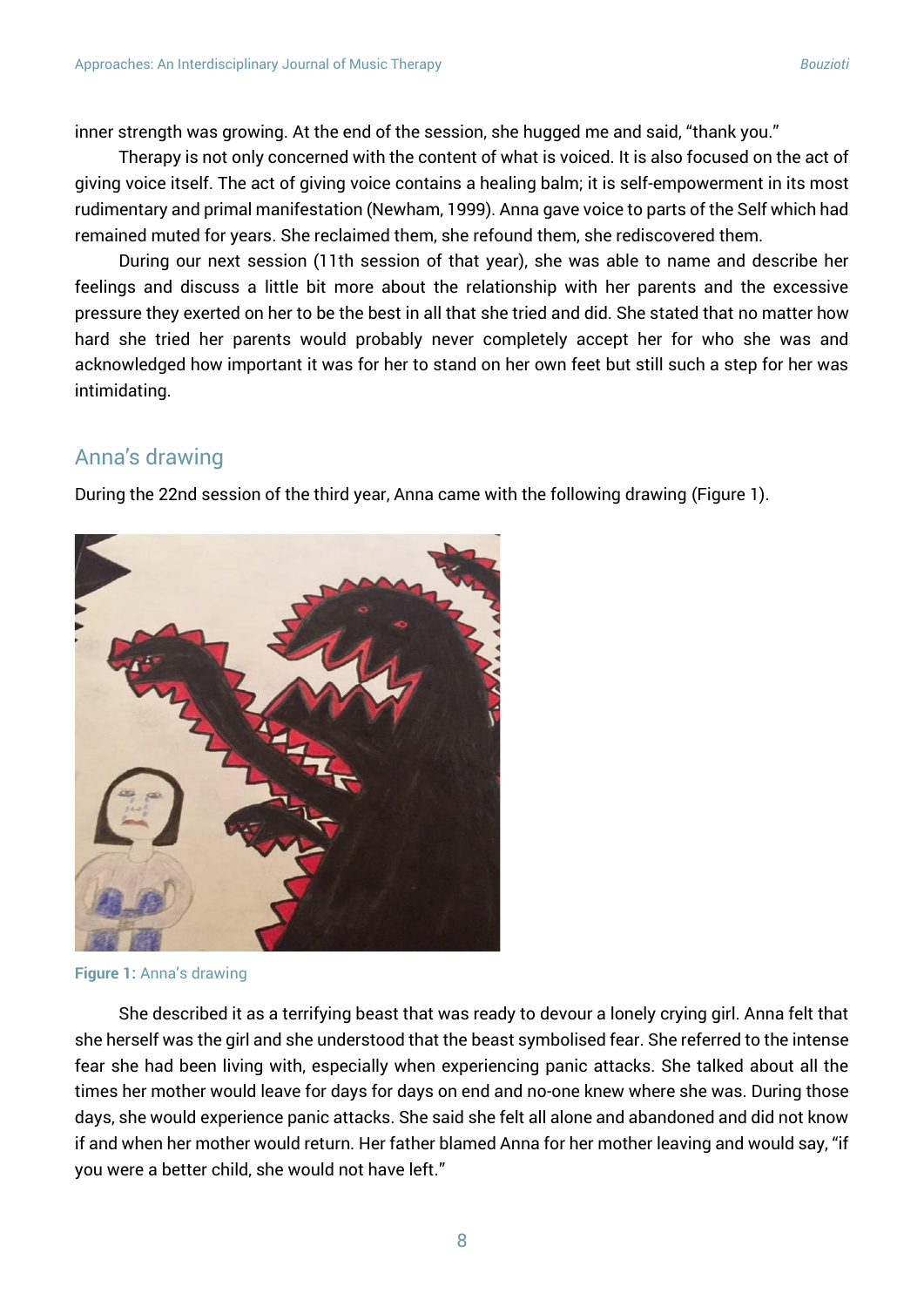I suggested we work on the image musically. As Austin (2008) explains, clients who have early attachment or abandonment issues need to experience a direct involvement on a sensory and feeling level with a positive (mother) therapist and may benefit from Vocal Holding Techniques.

Vocal holding techniques and Free Associative Singing are the two primary methods in Vocal Psychotherapy. Austin (2002) explains vocal holding as the intentional use of two chords in combination with the therapist's voice, which creates a stable and consistent musical environment that facilitates improvised singing within the client-therapist relationship. Through this reliable and stable structure, the client is supported to connect with herself and others. Vocal holding can promote a therapeutic regression in which unconscious feelings, memories, sensations, associations can be accessed, processed and integrated with the therapist's help and use of words and music.

Free Associative Singing is the term to describe a technique that can be implemented when words enter the vocal holding process. It is similar to Freud's free association (Kris, 2019) where clients are encouraged to verbalise whatever comes to mind with the difference that clients sing instead of speaking. During the process, the therapist sings and makes active verbal and musical interventions as the client's "double" or alter ego. This way the therapist sings as the client, acting like her inner voice and using "I." The musical dialogue may include questioning, reframing, word additions. It does not matter if the therapist sings the "right" words but rather that the process moves forward through these interventions. As a result, the client experiences the therapist not only as the "good enough mother" but also in other roles that derive from the client's interpersonal and intrapsychic world (Austin, 2008; Cruz et al., 2018).

If the client wishes to sing about her experience, depending on her musical background and knowledge I explain the method in detail. She chooses two chords (the musical structure used in vocal holding and free associative singing). Some of the clients know the exact chords they prefer to use (major, minor or a combination) or they describe the feeling of the sound they have in mind. Examples of chords they can choose from may need to be played. Then the clients choose the rhythm and dynamics.

The first step with Anna was to commence breathing together. It is always important to ground and settle the body before progressing to any deep process like vocal holding and free associative singing. The second step was for Anna to choose two chords. She chose A7 minor to E7 minor.

When she shared that she was a little hesitant to try this method, I started singing words based on a brief discussion we had had earlier, with the intention to make the process easier for her. I started playing the chords Anna had chosen, at a slow tempo, as she had requested.

At the beginning I softly vocalised "Ah-h-h" and I commenced synchronised singing with Anna's breathing. A few moments later I added words.

> Kandia: I'm scared Anna whispering I'm scared Kandia repeating: I'm scared Anna: I' m scared Kandia: I'm lonely Anna whispering, I am lonely Kandia *(exhaling softly)*: I am lonely... There is a black beast standing next to me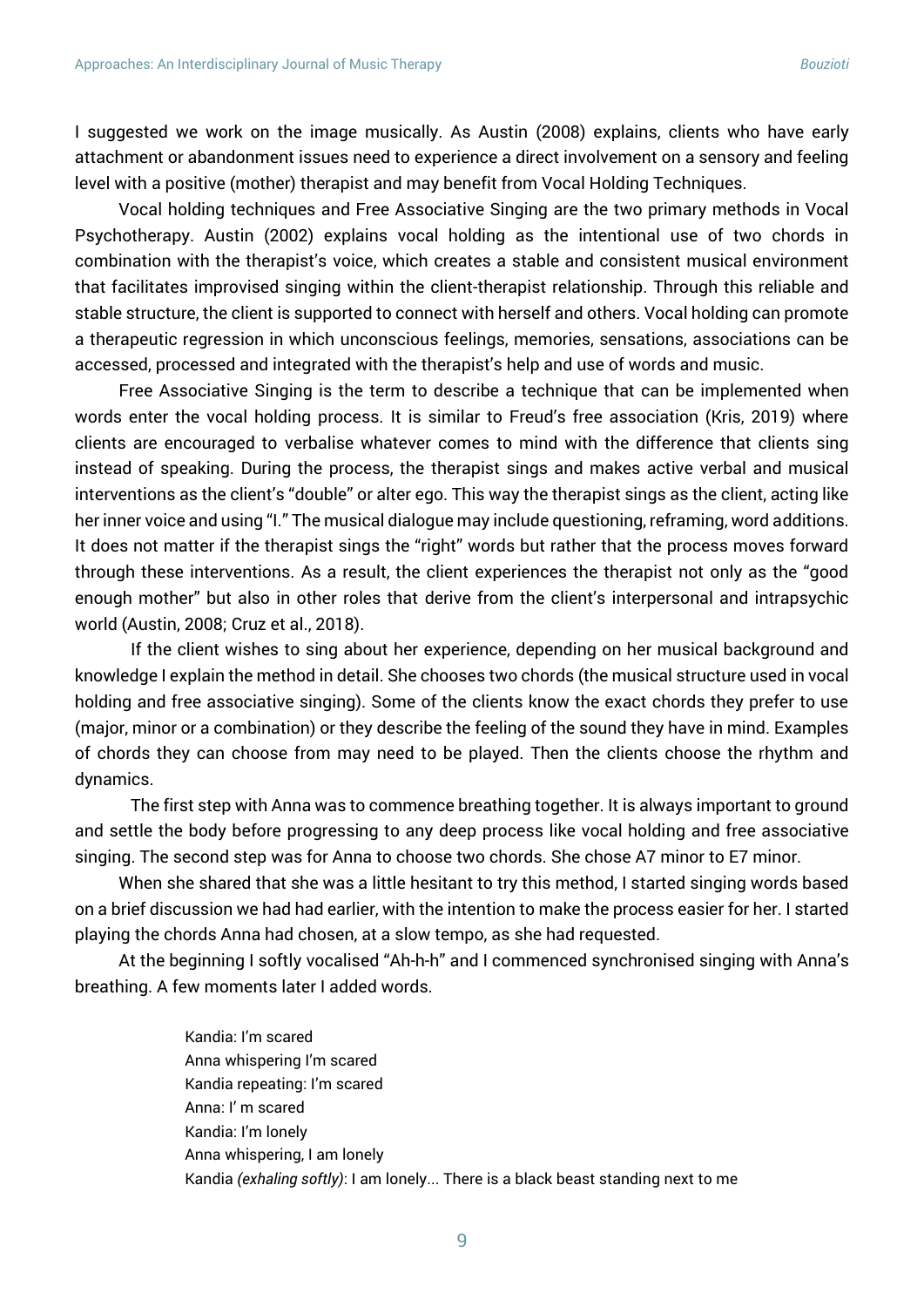Anna: It is scaring me *(Because of the intensity of the feeling I decide to switch from the double to the "mother-therapist")* Kandia starts to sing very softly: I won't let it get you. I'm here for you Anna vocalizing almost whispering, "Ah-h-h" and starts to cry I look at Anna to make sure she is ok. I ask if she wants me to keep on singing. She nods "yes." *(I continue singing)* Kandia: You are not alone Anna softly singing I am not alone *(in a questioning way)* Kandia: I' m not alone *(I return to double now that she is questioning herself)* Anna: I'm not alone Anna looks at me and says: The beast and the fear don't seem that big anymore.

Throughout the improvisation I used the "double" technique (Cruz et al., 2018). I gave voice to Anna's frightening feelings that were hard for her to express. At times when she seemed to need more resourcing, I changed my role and became the "good enough mother-therapist." By including phrases like "I won't let it get you," "I'm here for you," "you are not alone," I reminded her that we were together in the therapeutic process and that we could face the beast together. I provided her with the experience of truly seen and truly understood in a world where she usually felt unworthy and invisible.

Another technique in Vocal Psychotherapy that I used is referred to as "resourcing" (Levine & Frederick, 1997). Resourcing is an effective method in psychotherapeutic work, especially with clients who are traumatised and by the first year I was certain Anna had developmental trauma with abandonment at the core. Van Der Kolk (2005) explains that if children are exposed to unmanageable stress like verbal or physical abuse and the caregiver does not take over the function of modulating the child's arousal, the child will not be able to organise and categorise experiences in a coherent fashion. Therefore, if they are unable to grasp what is going on and feel unable to do anything about it, they go immediately from "fearful" stimulus to "fight/flight/freeze" response without being able to learn from the experience. Eventually, when exposed to reminders of the original trauma (e.g. situations, images, sounds, sensations), they can be re-traumatised. Hence, the particular circumstances of the therapeutic setting, as well as the traits and techniques of the therapist can make an enormous difference to the client's success and whether she experiences disturbing retraumatisation in therapy.

In this particular session with Anna, I helped to refocus on her inner and outer resources of support and remade a list of them. For example, her good friends were outer resources, and her creativity was her inner resource.

In Anna's case, the fear of singing challenged me as a therapist. I had to feel, sense where she was, I had to be able to "hear" her inner voice, and sing for her, but also make interventions when needed while being well acquainted with my own feelings and issues at the same time.

My major goal was to offer Anna a stable therapeutic environment where she felt safe and could be herself, and to help her find this sense of safety in her everyday life.

During the fourth year of our work Anna joined a choir and started taking voice lessons. She now has more self-confidence and is continuing to find her authentic voice. Anna's case underlines the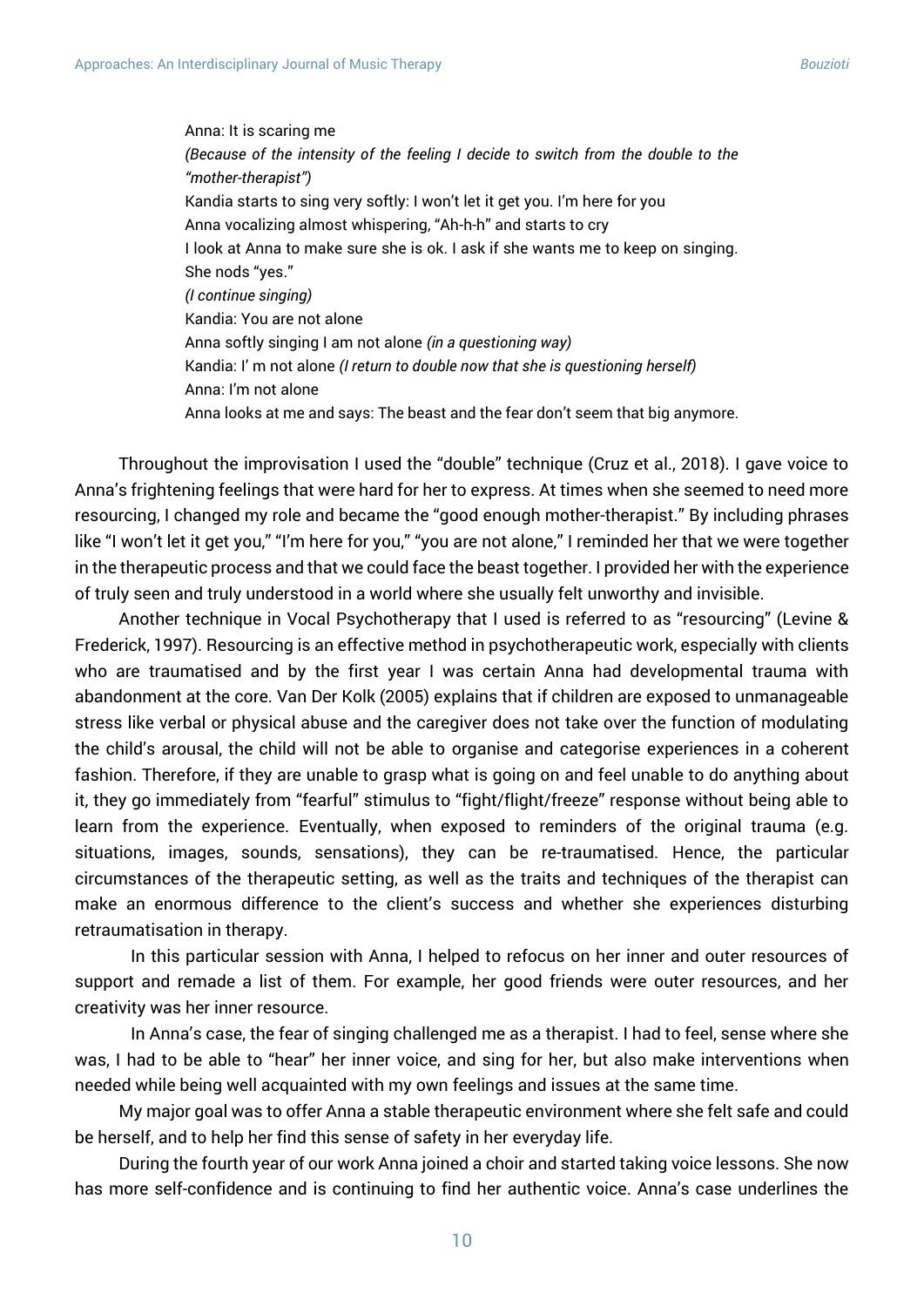procedure of how the insight into one's own destructiveness can give rise not only to pain, guilt and fear but also to feelings of relief and hope (Groarke, 2018).

#### CONTRIBUTIONS FROM TRAUMA THEORY

Many people seek psychotherapeutic help when they reach the realisation that they can no longer carry the burden of intense psychological pain. In addition to the burden of living with unhealed pain, many people like in the cases of Anna and Calypso (that will be presented further on), face the torment that their pain remains invisible until the moment they reach out for help (Newham, 1999). An interesting factor regarding pain is that nowadays in Greek society we do not easily talk about the need to address the unhealed pain. The word "psychotherapy" often carries a stigma around it. In the ancient Greek world though, drama was an inseparable part of people's lives, a mode of art which had a great impact over the Greek lifestyle. Dramatists of those times handled themes like human existence, destiny or fate which could not be altered even by the divine intervention. The tragic sense of humanity prevailing within the human soul was a main topic in dramas. The emotional trauma was understood and expressed in literature, history, theatre, art and philosophy of ancient Greece.

In real life, children were taught about Greek myths, myths of abandonment of children and of infants even being sold into slavery. In Athens and other Greek cities, unwanted babies were placed into terracotta pots or other containers and left outside the city, where they were likely to die from starvation or attacked by wild animals. Infants born deformed, illegitimate, from single parents (following the death of a spouse) or poverty-stricken were abandoned; however, also healthy, legitimate children of non-impoverished couples were sometimes abandoned as well (Cambiano, 1995).

In addition, there were myths that captured various aspects of the relations between children and parents. One such myth was the myth of Oedipus, the Greek king of Thebes who accidentally fulfilled a prophecy, by killing his father and marrying his mother, and as a result brought disaster to his city and family. Yet another myth was of the young girl Persephone who was abducted by Hades, God of the underworld. Overlaps between the myths and the marital reality of young girls in ancient Greek times have been well recognised by scholars (Pomeroy et al., 2018).

The word trauma (Liddell & Scott, 2009) derives from the Greek word "τραῦμα" (pronounced "travma") meaning physical "wound." The dictionary definitions since the 1970s include words such as ''shock" and "wound" as the cause of lasting effects and/or damage. The task of describing how trauma affects people is a quite complex one (Sutton, 2002).

Traumas can be single-blow ones happening when life shocking events occur (e.g., natural disasters) that may produce enduring traumatic reactions in many people. However, the most serious psychiatric disorders are the result of prolonged and repeated unbearable stress and abuse like being a concentration camp convict or a prisoner of war. Physical, emotional and sexual abuse may span the whole of childhood development. Any experience that causes unbearable psychic pain and anxiety to an infant or child could be traumatic. Unmet dependency needs, inadequate nurturing, and interruptions of the attachment bond could cause trauma. Attachment trauma related to the very beginning of life within the mother-infant bond may have a lifelong impact on a person's life and might pave the way for vulnerability to other forms of trauma (Austin, 2008). The traumatic experience and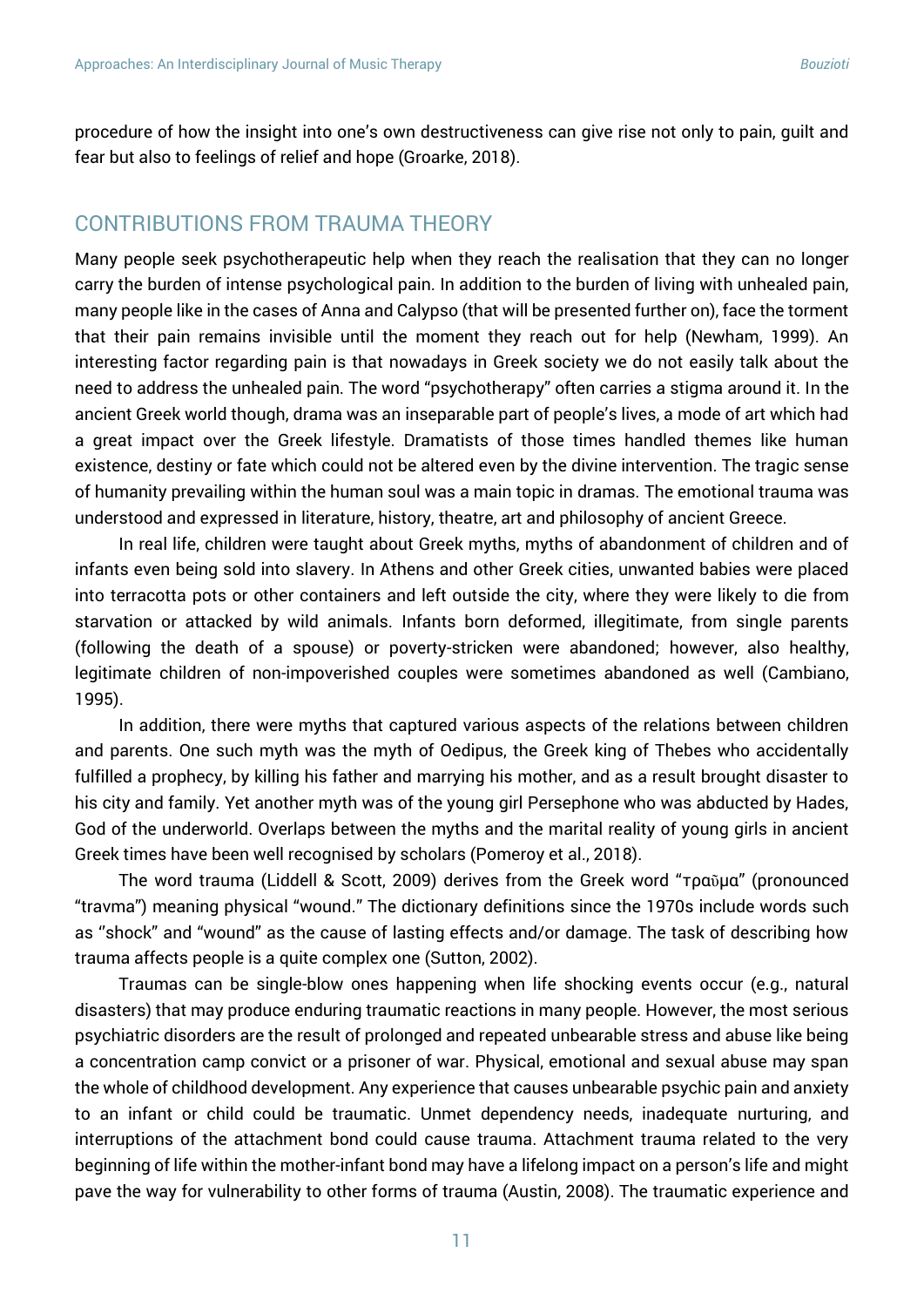the meaning attached to it, affect a person's ability to engage in an intimate relationship. Trusting another person is difficult as intimacy can feel dangerous for clients with early trauma because close relationships can trigger intense fears of dependency, engulfment and/or abandonment. Recovery requires restoring a sense of safety and security, and positive attachment relationships play a vital role in healing attachment trauma (Sutton, 2002).

Trauma is a feeling of unspeakable terror and manifests in various symptoms. It can affect the body in many ways, cause psychosomatic symptoms, addictions, self-harming behaviours – like in the cases presented in this article. Numerous studies have documented that exposure to interpersonal trauma during childhood is related to the increased incidence of affect and impulse dysregulation, disturbances of attribution alterations in attention and consciousness, and schema, and interpersonal difficulties (D'Andrea et al., 2012). The most common defenses are denial and dissociation. Jung was a pioneer in observing and documenting the psyche's tendency towards dissociation (Jung, 2014). Dissociation includes any wide array of experiences from mild detachment from immediate surroundings to more severe detachment from physical and emotional experiences. Bremner et al. (2010) probably provide the most comprehensive contemporary review of the neuroscientific and other evidence showing that "early childhood abuse has causative long-term effects on brain areas involved in memory and emotion" (p. 172). In addition, shame is possibly the most pervasive and persistent result of early relational trauma and probably the most resistant to change in psychotherapy. It is such a diffuse generalised feeling, easily constituting a self-blame system, as though being vulnerable and powerless somehow permitted abuse or neglect. It frequently takes the form of persistent self-attacks  $-$  of self-hate, of self-disgust  $-$  so that any attempt to work through a traumatic memory quickly becomes hijacked by overwhelming shame (Loewenstein & Welzant, 2010). Yet, it is important to remember that if children have safe places to go and safe people to be with in their environment, they may have a better chance of recovering (Austin, 2008).

As a therapist, I have worked with people who have suffered from generational trauma, cycles of abuse and neglect and how the pain is passed on, handed down, from parent to child. I observe the false idea of what a "healthy" family is. In my experience, countless numbers of clients have been exposed to trauma more than once and for excessive periods of time before deciding to seek help. Some severely wounded clients tend to fall into a "trauma vortex;" the continuous, unproductive reexperiencing of the trauma (Levine & Frederick, 1997). Also, clients might repeat and re-enact painful relationships and events so as to remember the original loss or trauma; not just with the mind but with the body and the whole self (Austin, 2008).

Beyond the issues of shame and doubt, traumatised people struggle to arrive at a fair and reasonable assessment of their conduct, finding a balance between unrealistic guilt and denial for all moral responsibility. In coming to terms with issues of guilt, the traumatised person needs help from someone who will and witness her tale, recognise that a traumatic event has occurred, who will suspend her preconceived judgements. Because the truth is so difficult to face, traumatised people often vacillate in reconstructing their stories. It is understandable that both client and therapist would wish for a magic transformation, a purging of the evil of the trauma. Psychotherapy's, and more specifically Vocal Psychotherapy's, purpose though is not to get rid of the trauma, it is integration (Austin, 2008). Transformative reconstruction happens in the sense of the trauma story becoming more present and real. The fundamental premise of the psychotherapeutic work is believing in the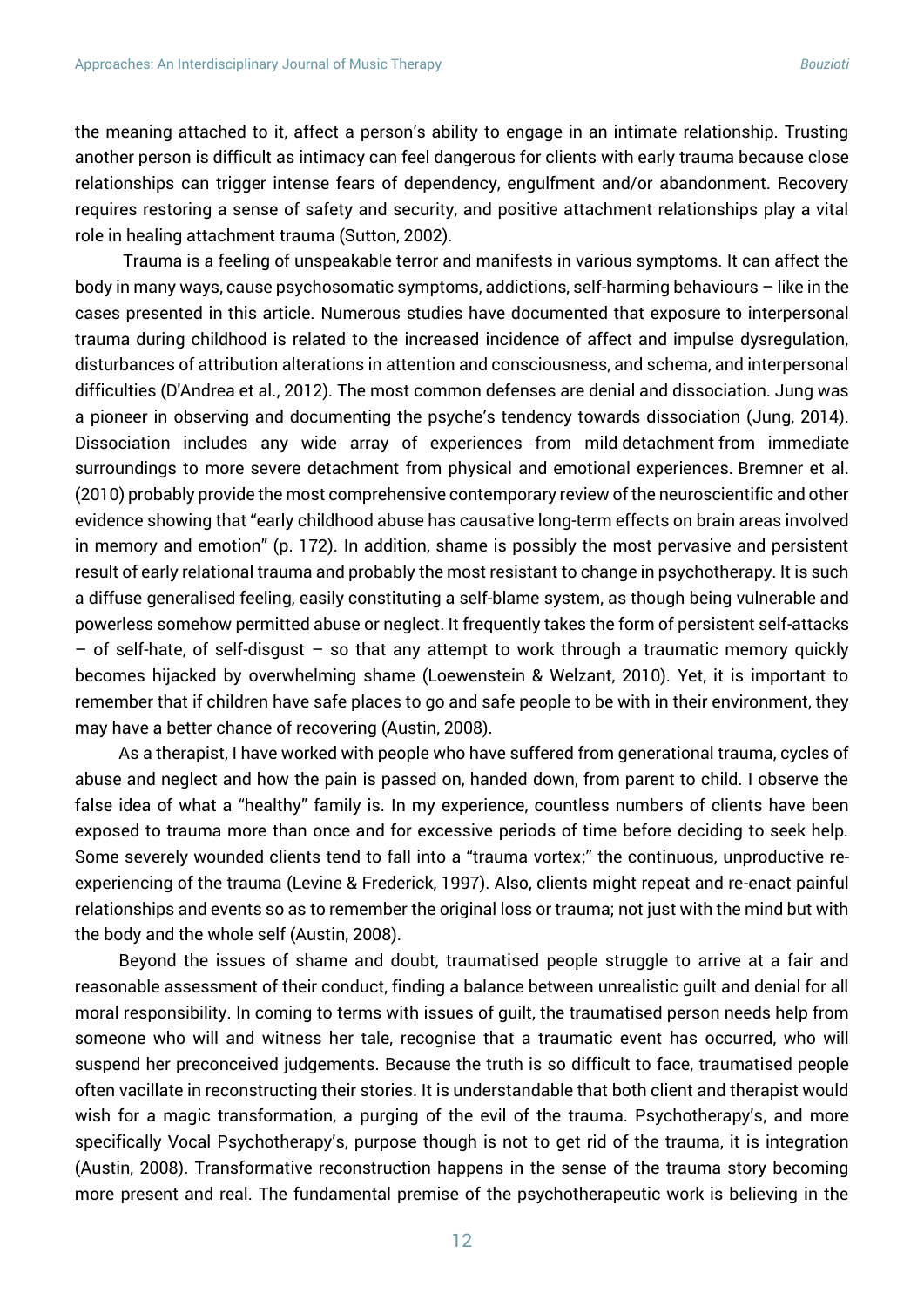restorative power of storytelling, where trauma becomes a testimony and testimony becomes a healing ritual. Deep characterological change depends upon working within a therapeutic framework that embraces regression in service of the self (Herman, 1992).

Traumatised clients who have experienced extreme judgment, verbal, or physical abuse often produce musical improvisations that involve similar characteristics like repetitions with insistent compulsive qualities in rhythm, melody, harmony and words – when lyrics are included too. Austin (2008) pinpoints the need to re-address trauma, educate the traumatised individual and help them move into a "healing vortex," where their inner experience will start to be a feeling of safety instead of fear and they will start feeling grounded instead of feeling disoriented.

As presented in the previous and following examples, music can be effective in helping clients "return to earth," to differentiate their own voices from the state of unconscious identity with particular complexes (e.g., abandonment complex, inferiority complex). Music can facilitate clients to connect to authentic feelings that hide beneath judgement and find their own perspective.

Vocal Psychotherapy can provide a consistent, therapeutic relationship within a safe music container that can act as a stimulant for a therapeutic regression to occur. During the therapeutic regression clients can grieve what was and never will be, make meanings out of confusions and beliefs that were false, and accept the past so that they can live more fully in the future. The following case is a presentation of how regression  $-$  a necessary part of the therapeutic process  $-$  has a curative potential, how it enables the client to interpret earlier positions, and promotes therapeutic progress that eventually leads to growth.

# THE CASE OF CALYPSO

#### Background information

A year and a half ago, I started working at my private practice with a 35-year-old client, Calypso, a singer with a beautiful, alto voice. When I first met her, she revealed to me that it had been a while since her last concert or recording because she could no longer sing in the upper register. Time and time again she mentioned, "I feel like I have a black hole inside of me. And I don't want to fall in." As a child, she experienced neglect and great difficulty when her parents divorced. She remembers herself at the age of eight to 10 losing the ability to sing. Later on, after taking singing lessons and starting to study jazz, she realised she could sing jazz tunes in the lower register. She revealed that she has been trying to "come to terms" with this loss and accept the fact that this is her voice now and she has to accept it.

Usually by adolescence, individuals have already formed a certain sense and image of themselves, their identity, their social roles, their values, their strengths and weaknesses (Côté, 2009). Even though Calypso's life was unhappy, and her self-esteem was low, she did not know how to change and improve her life. Calypso could only slightly remember her childhood at the beginning of our psychotherapeutic work. She recalled only a few happy memories but realised she was probably repressing very painful incidents. She said, "I feel like my feelings would be too much for anyone and even you to handle." She had been in therapy before but had not trusted her therapist to be strong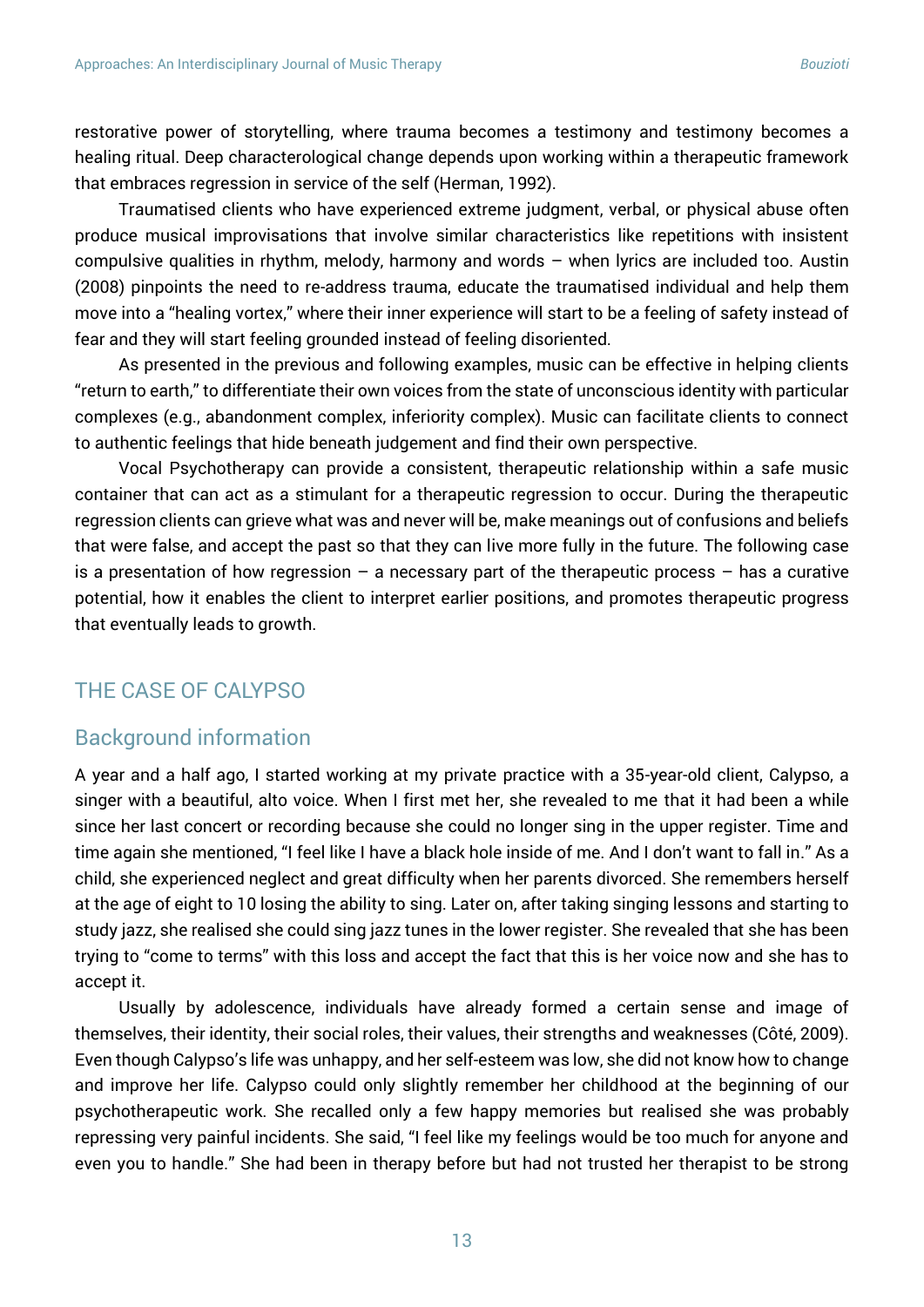enough to deal with her unconscious feelings and help her uncover the pain and anger she suspected dwelled there.

#### First sessions with Calypso

Our first sessions covered different breathing exercises and combinations with movement. We gradually had discussions about her need to find herself and her voice. She felt that she would be betraying her parents by emotionally separating from them if she found her true self. In later sessions, I mentioned vocal holding, thinking that it would be a good way for her to move forward with her singing. Vocal holding techniques were introduced in forms such as singing in unison, harmony, mirroring (client singing her own melodic line and therapist repeating the client's melody back to her) and grounding (therapist singing the tone or root of chords providing base for client's vocalization) (Austin, 2008).

As her sessions progressed, Calypso was slowly building a close alliance with me and I felt she was ready to risk going a little deeper. She began to feel she could stand on her own two feet without her parents' approval and decided she was ready to try vocal holding (Austin, 2008). I felt Calypso needed to have some control and feel empowered. Depending on the circumstances, I give alternative musical choices. For clients who had no choices as children, it is empowering for them to make as many musical decisions as possible. It was in our 8th session where Calypso decided it was time to choose chords. Her choices were G minor 7 and C minor 7. She started singing a soft "Ah-h-h" in a low register and after a moment I joined her. She became teary and I sensed there was a scream inside of her wanting to come out. We continued singing "Ah-h-h" on a higher note, but then she stopped suddenly. She said she wanted to express herself but, at the same time, there was another part of her saying that she should be a good girl. She said she pictured herself singing loudly but instead of that her voice remained "soft" and "reserved." She was holding back. I suggested a second round without singing but sounding (vocally) instead. I proposed we let ourselves be "extreme" for a while and she agreed.

Searles (1999) refers to the necessity for therapeutic symbiosis and mutual regression when working in depth with clients. This means that while being partially regressed, the therapist should be capable to function, be familiar with her feelings, her strengths and vulnerabilities so that she can face whatever emerges from her clients' unconscious and manage to remain emotionally present.

I started making loud sounds and Calypso gradually joined me. As I became freer and more modelled that to her, she started to get louder, and her body seemed to relax. Soon, we were screaming, wailing, howling. My playing changed, matching our voices' intensity. Calypso looked frightened but did not stop making sounds. I found myself picturing her as a little girl standing in the corner of a room screaming at her parents, trying to "wake them up," make them stop fighting and persuade them to be there for her. We stayed with that intensity for a couple of minutes. By the end of the improvisation, we began to decrescendo. It was as if a balloon had been deflated and the feelings had found their way out. Calypso said that it had been difficult, but she felt a release. She said, "I always felt too shy to express myself in the way I desired to." At one point she had the image of her parents turning away. She got frightened they were abandoning her but realised that if she didn't own her own power, she would be abandoning herself. She said, "I am through being the good girl. I will never please them. So,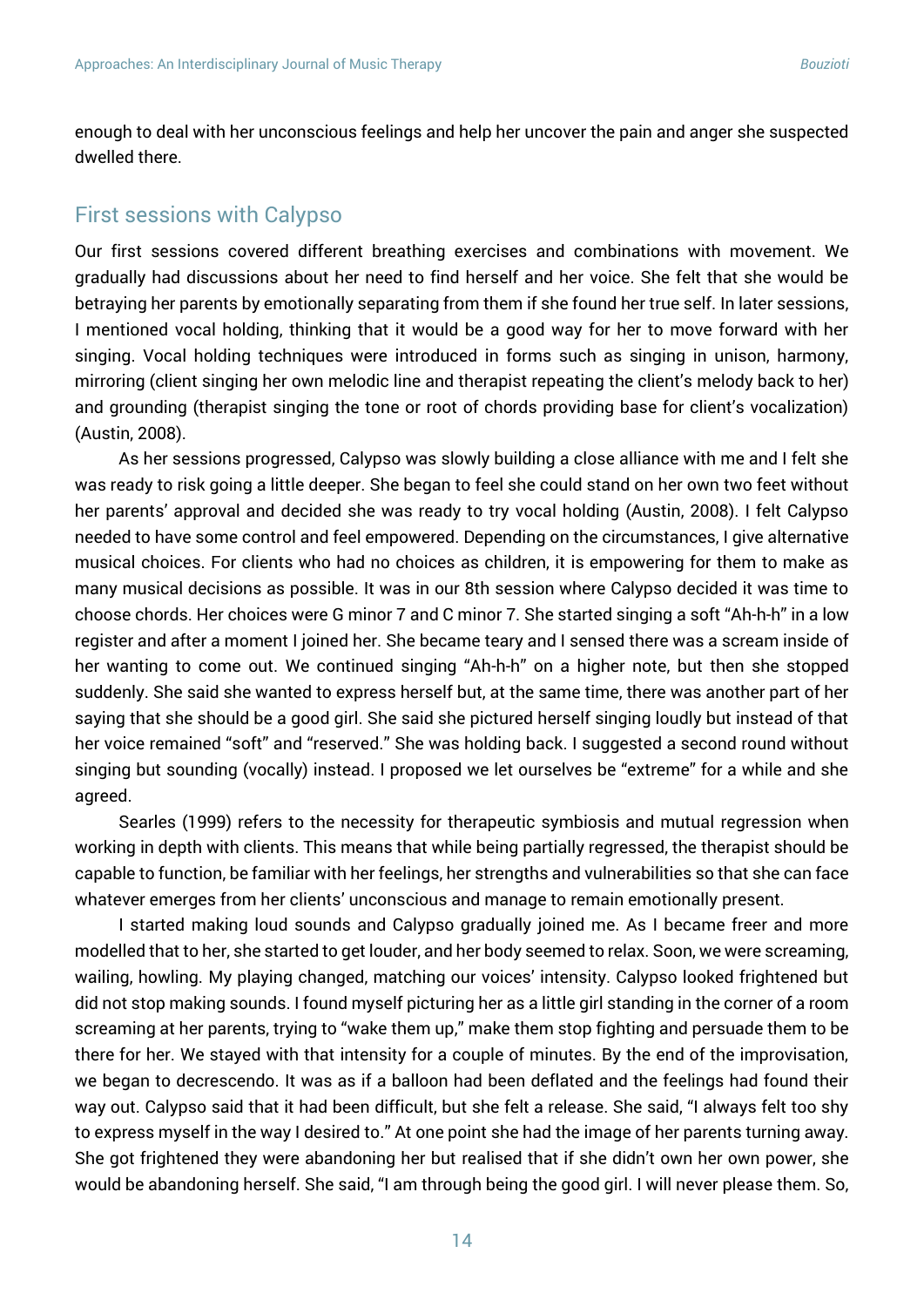I want to go on with my life and please me."

In our 10th session, she said she would like to try vocal holding again. She chose A minor to F minor chords. We did some grounding and breathing together, and Calypso started singing "Ah-h-h" at pianissimo level. I joined her in unison in the same dynamics. Calypso continued singing mezzo forte and I matched her singing. Then, I sang the root of the chord and held it and she began to experiment singing other notes on her own. She was beginning to improvise. At one point we made eye contact, and she started to smile. She was enjoying herself. Our dynamics became forte and a few moments later, fortissimo. She started laughing. She said, "I have never had so much fun singing. My voice went so high. I was soaring, I felt like a bird." I emphasised her words by repeating some of them. I told her I thought of a bird too, "a beautiful bird flying through the sky."

#### Calypso and free associative singing

Several weeks later Calypso told me she had been doing a lot of introspection since we started working together. She said that the image of the bird had been with her since our last session. I asked her if she would like to try free associative singing for the first time and explained it to her (Austin, 2008). I also gave her the choice to sing as the bird, to the bird or about the bird, or any other images or feelings that arose in her. Calypso chose to sing as the bird in G major 7 and F major 7 chords. I started playing at a medium tempo and volume and I asked her if it felt right to her. She nodded "yes." We did some breathing together and started singing "h-h" while we moved side to side. After a moment she sang, "I'm flying."

> Kandia: I'm flying Calypso: I'm flying Kandia: I'm flying I matched the volume and tone of her voice Calypso: I have been trapped for so long Kandia: I have been trapped for so long. I'm leaving this cage Calypso: I'm leaving this cage Kandia: I'm not coming back Calypso: I'm not coming back *(Calypso and Kandia repeating in a louder and stronger volume)*: I'm not coming back. I'm not coming back Kandia: I'm leaving this cage. I'm leaving the fear Calypso: I'm leaving this cage. I'm leaving the fear Kandia: I'm feeling so free Calypso: So free Kandia and Calypso: So free Calypso: I can see so much from up here Kandia: I can see so much from up here Calypso: It's just so beautiful Kandia: So beautiful Calypso and Kandia: So beautiful Calypso: I'm free Kandia and Calypso: I'm free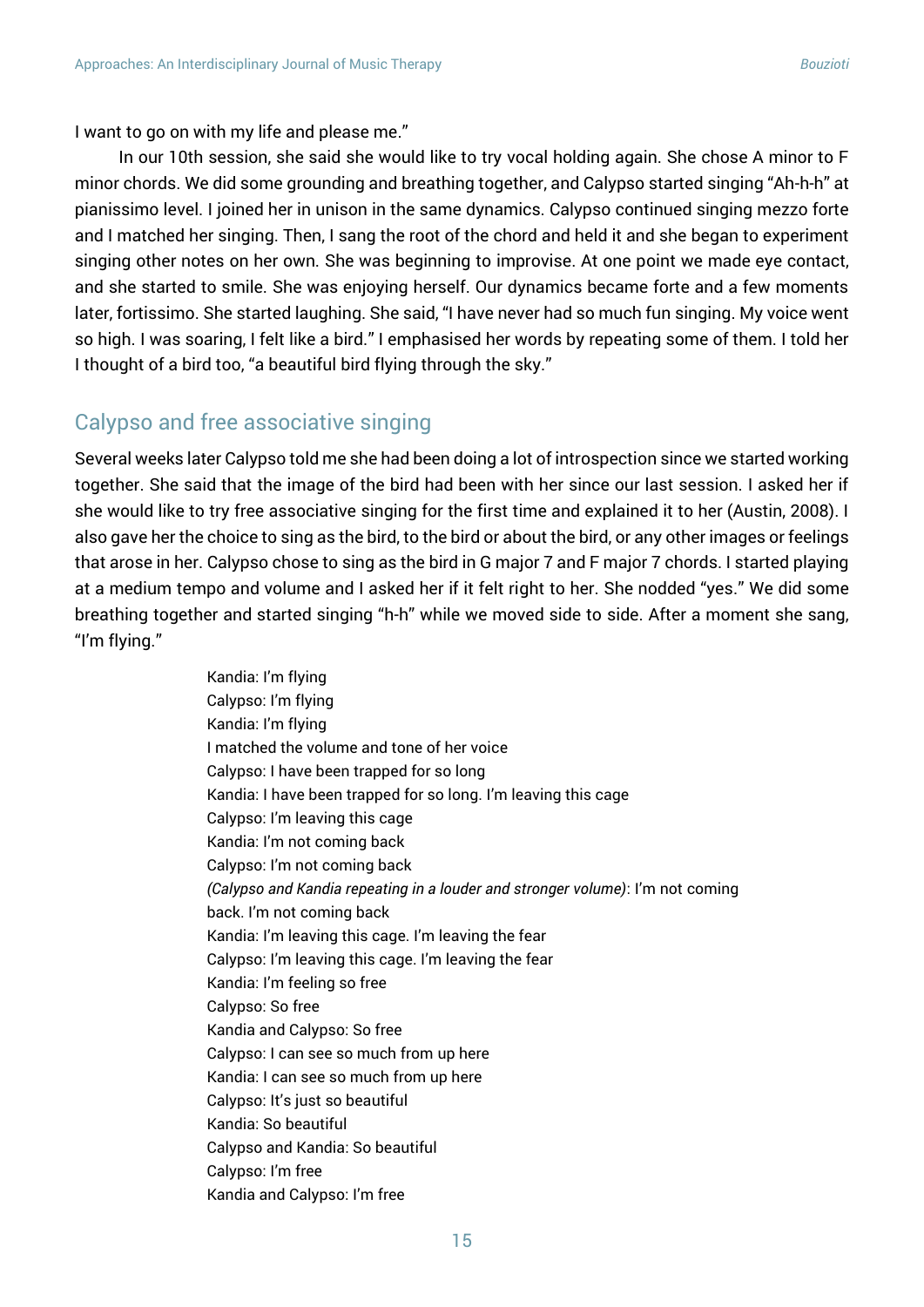During free associative singing I used "doubling," repetition, intensifying the meaning of words (Austin, 2008; Cruz et al., 2018) and made interventions when needed to help Calypso with selfawareness.

I could identify with Calypso's experience. I had gone through a similar journey when I was younger. My therapist used to tell me I was a "wounded healer" because of my wounds and my knowledge of them. She referred to the Greek myth of Chiron who was poisoned and developed an incurable illness by one of Hercules' arrows. Because of his own wound he was able to heal others (Jung et al., 1983).

Rippere (1994) adds that the years a therapist spends exploring her own interiority provides her with a window into her own issues so that she is more able to notice and use countertransferential reactions to the benefits of her clients. When the therapist understands the vulnerability of another human being, she may use the experiences, sensations, induced feelings and the wisdom drawn from her own wounds to make therapeutic interventions. During this session, by repeating Calypso's words, by taking a role in her story and by making interventions when needed, she was able to recognise where she was, she was able to realise the boundaries she was breaking and the new goals she was setting in her life. Just like I made connections between Calypso's singing and images, her past and present and the underlying meaning of these images, so did she. Clients often have insights into their own processes after engaging in Vocal Psychotherapy techniques. These insights change what existed before and create a new awareness expanding the person's self-knowledge and/or knowledge of others (Austin, 2008).

Calypso's choice to improvise as the bird, our free associative singing around and about flying were altogether symbolic. Music allowed her to express and experience emotions about the bird's freedom and possibly helped her face the fear regarding change and made it less painful (Priestley, 1994).

In the last part of our work together, Calypso had grown strong enough to confront her family about incidents she remembered and had never before discussed, such as the occasion when her parents divorced, and her mother and another man moved into a new apartment. After that she rarely saw her mother and felt abandoned by her. We continued with free associative singing and the image of the "bird" returned, but this time it looked right into her eyes and said, "We are one". Now her voice sounded freer, and she could sustain phrases for a longer period of time. I also noticed that she had acquired more flexibility and could improvise with more fluidity in dynamics, tempo and range. Calypso's flying bird reminded me of Pandora's box once again. Pandora opened her box; all the spirits flew out leaving Pandora with one spirit alone that was hope. Calypso "escaped" from her "cage" that contained neglect and abandonment and started a new chapter in her life journey. Calypso is now giving concerts and has started to record again.

#### **CONCLUSION**

In the article presented, I looked into trauma from various angles. I explored its origins and connection to the Greek drama, the reflections in the Greek life of the past and of today, but also the ways it was expressed in two individuals that live in Greece where the word "psychotherapy" still carries a stigma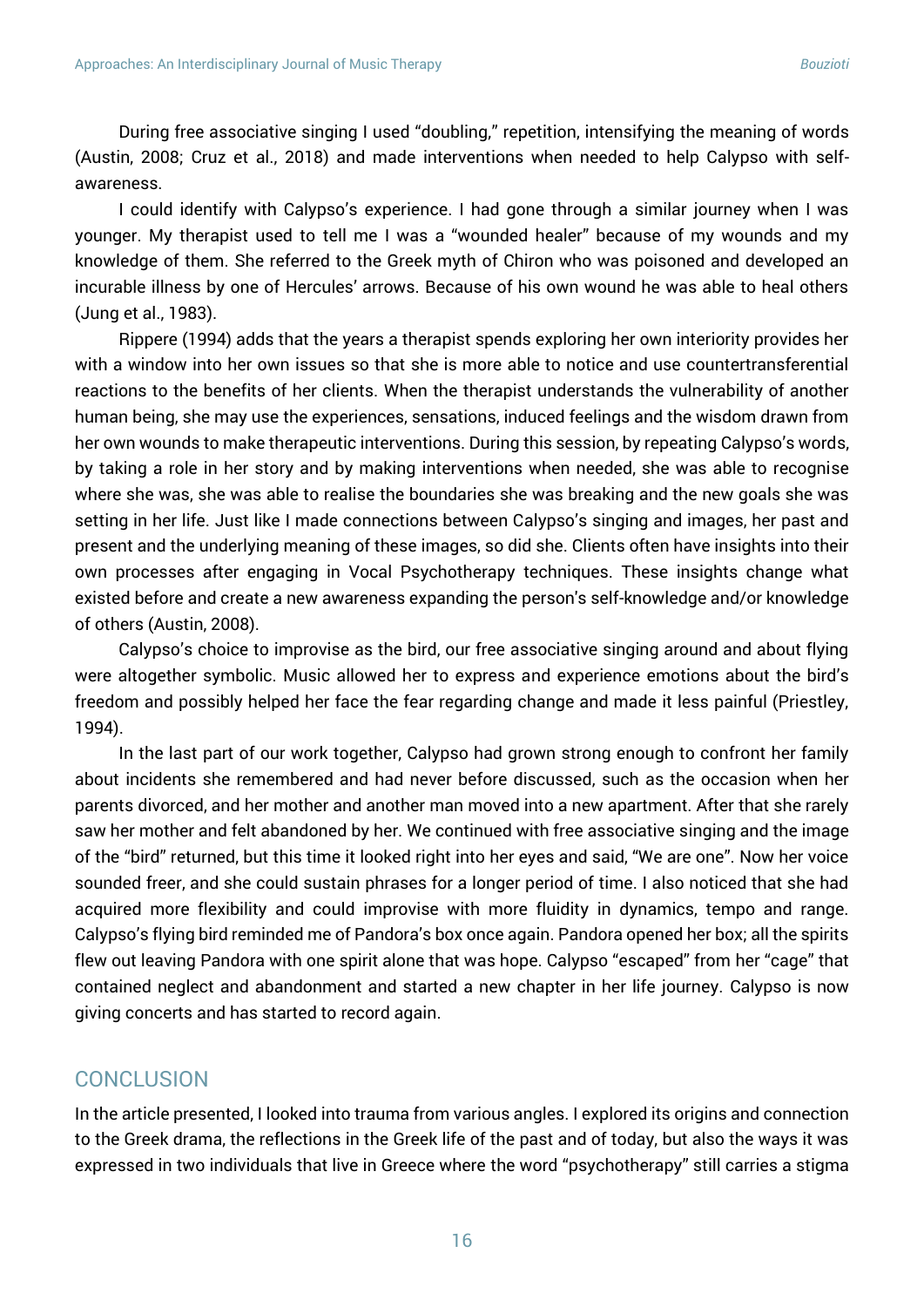around it. These two cases illustrate the impact of interpersonal trauma during childhood and how the lives of these two individuals were affected on multiple levels.

The loss of voice is a contemporary psychological problem. Sometimes the process of becoming an adult is a process of becoming silenced (Newham, 1999). For many this silence starts from early on. Once a child learns to speak, from that point on even the most intense emotional experiences will have to be named, worded and articulated in order to be communicated and accepted. Anna and Calypso were silenced for a long time. The psychological pain, the neglect, the abusive behaviour, the feeling of abandonment led them to lose their voice.

Through these cases presented, I demonstrated examples where the Vocal Psychotherapy techniques give dissociated parts of the psyche, such as the inner child, a voice so that repressed memories, images and associations can be rebuilt and worked with and eventually help clients to have a more complete sense of self.

During the process I was an active participant in the client-therapist-relationship. Therefore, there was further reference to the ways countertransference worked during the sessions. Countertransference is an essential tool in Vocal Psychotherapy, but a therapist needs to be aware of the reality of limitations in the therapeutic process. It is crucial to create a free and a safe environment to establish trust. The therapist has to remember she is a human being with weaknesses like any other human (Maroda, 2009). Usually, the greater the client's emotional conviction of helplessness and abandonment, the more desperately she feels the need for an omnipotent rescuer. Often, she casts the therapist in this role and may develop idealised expectations of the therapist. Careful attention to the boundaries of the therapeutic relationship provides the best protection against excessive, unmanageable, transference and countertransference reactions (Herman, 1992). Therefore, the therapist needs to be a constant observer even though she is actively participating in the process. The therapy has an effect when there is mutuality, respect and realistic expectations. In addition to professional support, the therapist must attend to the balance in her own professional and personal life, paying attention and respect to her own needs. The role of a professional support system is not only to focus on the tasks of treatment but also to remind the therapist of her own realistic limits and to insist that she take a good care of herself as she does of others (Herman, 1992).

When it comes to the application of the model in Greece, I did not have to make any significant adaptations and/or alterations in the techniques used. So, I feel there is a universal frame that embraces the approach of Vocal Psychotherapy. It would be interesting if Greek clients could present their own perspective in a future research. Also, in regard to the ease or difficulty of applying this model to the specific clients is that I felt I could easily empathise with them due to our common origin. I could easily comprehend things, the way of living and the cultural framework, the situation of growing up with a Greek mother. I believe that all the above did facilitate the process so as to open Pandora's box during sessions and work on the clients' issues.

To conclude, as in Pandora's myth, people start psychotherapy with the hope that they can be cured. Cure is not always realistic, but symptoms can be reduced and clients can change and grow. Vocal Psychotherapy can be transformative, as in the cases I have presented. Critical parts of the self can be redefined so they can be related to and integrated into the self as voices of discernment instead of critical judgment. The transformation of this negative complex allows the self to become more complete. Like in Anna's and Calypso's cases, it is possible for someone to gain the courage to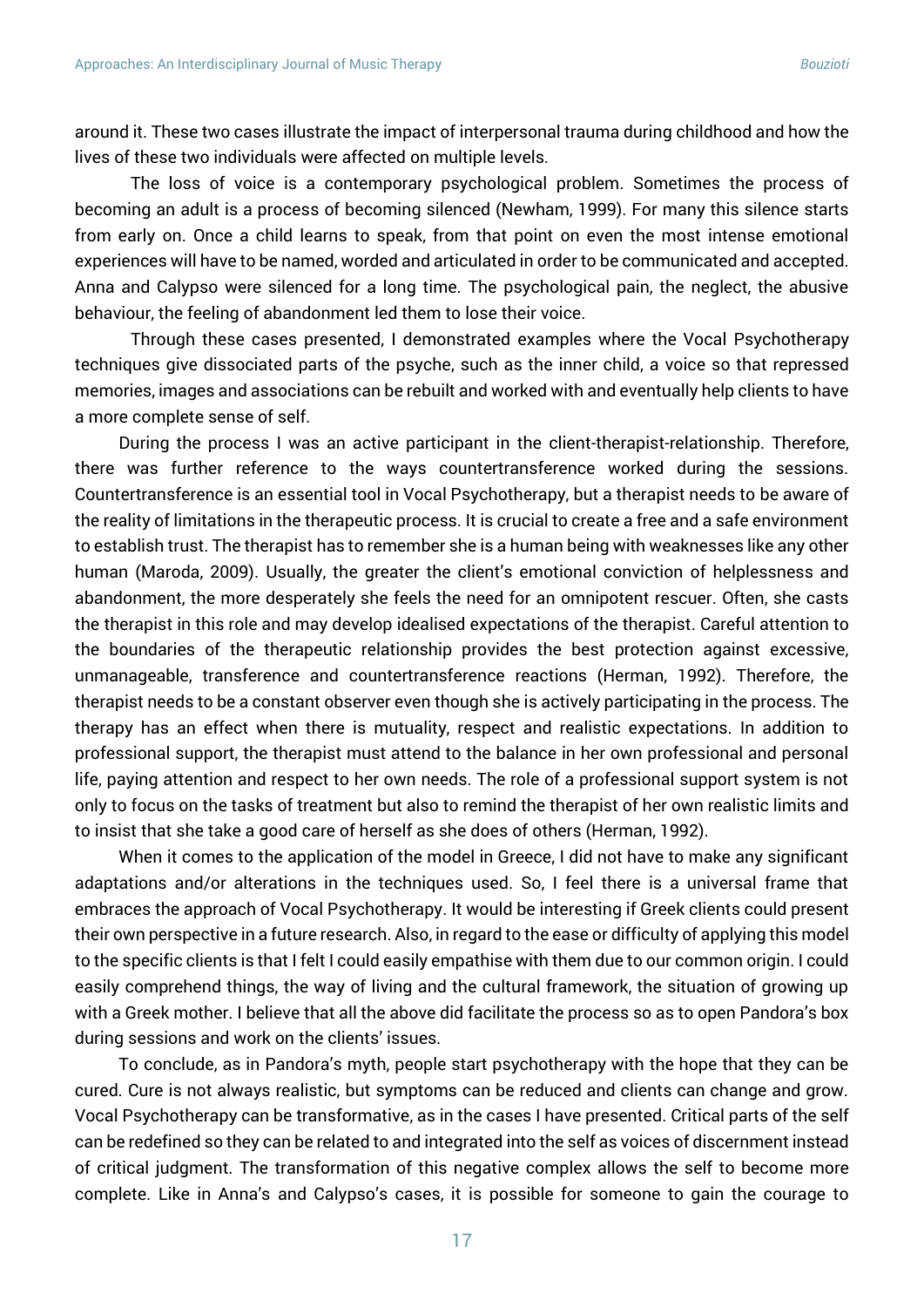integrate parts of herself and sing with her true voice as the journey to individuation continues (Watkins, 1990).

#### **REFERENCES**

- Austin, D. (2008). *The theory and practice of Vocal Psychotherapy: Songs of the self*. Jessica Kingsley Publishers.
- Austin, D., & Dvorkin, J. (1993). Resistance in individual music therapy. *The Arts in Psychotherapy 20(*5), 423-429. [https://doi.org/10.1016/0197-4556\(93\)90049-8](https://doi.org/10.1016/0197-4556(93)90049-8)
- Beauregard M., Courtemanche J., Paquette V., & St-Pierre E. L. (2009). The neural basis of unconditional love. *Psychiatry Research: Neuroimaging*, *172* (2), 93-98[. https://doi.org/10.1016/j.pscychresns.2008.11.003](https://doi.org/10.1016/j.pscychresns.2008.11.003)
- Bremner, J. D., Vermetten, E., & Lanius, R. A. (2010). Long-lasting effects of childhood abuse on neurobiology. In R. A. Lanius, E. Vermetten & C. Pain (Eds.), *The impact of early life trauma on health and disease: The hidden epidemic* (pp. 166–177). Cambridge University Press.
- Bruscia, K.E. (1998). Understanding countertransference. In K. E. Bruscia (Ed.), *The dynamics of music psychotherapy* (pp. 51-70). Barcelona Publishers.
- Buxton, R. G. A. (2016). *The complete world of Greek mythology*. Thames & Hudson.
- Cambiano, G. (1995). Becoming an adult. In J. P. Vernant (Ed.), *The Greeks* (pp. 86-119). The University of Chicago Press.
- Côté, J. E. (2009). Identity formation and self-development in adolescence. In R.M. Lerner & L. Steinberg (Eds.), *Handbook of adolescent psychology.* John Wiley & Sons[. https://doi.org/10.1002/9780470479193.adlpsy001010](https://psycnet.apa.org/doi/10.1002/9780470479193.adlpsy001010)
- Cruz, A., Sales, C. M. D., Alves, P., & Moita, G. (2018). The core techniques of Morenian psychodrama: A systematic review of literature*. Frontiers in Psychology, 9.* <https://doi.org/10.3389/fpsyg.2018.01263>
- D'Andrea, W., Ford, J., Stolbach, B., Spinazzola, J., & van der Kolk, B. A. (2012). Understanding interpersonal trauma in children: Why we need a developmentally appropriate trauma diagnosis. *American Journal of Orthopsychiatry, 82*(2), 187–200. <https://doi.org/10.1111/j.1939-0025.2012.01154.x>
- Fairbairn, W. R. D., Fairbairn, W. R., & Birtles, E. F. (2013). *Psychoanalytic studies of the personality*. Taylor and Francis.
- Farge, L. (2007). Commentary on "the meanings and uses of countertransference," by Heinrich Racker*. The Psychoanalytic Quarterly, 76*(3), 795-815*.* <https://doi.org/10.1002/j.2167-4086.2007.tb00279.x>
- Frantz, G. (2016). *Sea Glass: A Jungian analyst's exploration of suffering and individuation*. Fischer King Press.
- Georgas, J., Berry, J. W., van de Vijver, F. J. R., Kağitçibaşi, Ç., & Poortinga, Y. H. (2006). *Families across cultures: A 30-Nation psychological study*. Cambridge University Press[. https://doi.org/10.1017/CBO9780511489822](https://psycnet.apa.org/doi/10.1017/CBO9780511489822)
- Groarke, S. (2018). Reflections on the psychoanalysis of hope. *Psychoanalysis, Culture & Society*, *23*(4), 365-383. <https://doi.org/10.1057/s41282-018-0074-3>
- Herman, M. D. (1992). *Trauma and recovery: The aftermath of violence-from domestic abuse to political terror*. Basic Books.
- Jung, C. G. (1968). Archetypes of the collective unconscious (R. F. C. Hull, Trans.). In H. Read, M. Fordham, G. Adler & W. McGuire (Eds.), *The collected works of C. G. Jung: Vol. 9 pt. 1. Archetypes and the collective unconscious* (2nd ed., pp. 3-41). Princeton University Press. (Original work published 1954).
- Jung, C. G. (2003). Aspects of the feminine. Routledge.
- Jung, C., Jaffé, A., Winston, R., & Winston, C. (1983). *Memories, dreams and reflections*. Flamingo.
- Kolk, B. V. D. (2005). Developmental trauma disorder: Toward a rational diagnosis for children with complex trauma histories. *Psychiatric Annals*, *35*(5), 401-408. <https://doi.org/10.3928/00485713-20050501-06>
- Kris, A. O. (2019). *Free association: Method and process*. Routledge.
- Levine, P. A., & Frederick, A. (1997). *Waking the tiger: Healing trauma: The innate capacity to transform overwhelming experiences*. North Atlantic Books.
- Liddell, H. D., & Scott, R. (2009). *Greek–English lexicon*. Digitized by the Genealogical Society of Utah.
- Loewenstein, R., & Welzant, V. (2010). Pragmatic approaches to stage-orientated treatment for early life trauma-related complex posttraumatic stress and dissociative disorders. In R. A. Lanius, E. Vermetten & C. Pain (Eds.), *The impact of early life trauma on health and disease: The hidden epidemic* (pp. 257-267). Cambridge University Press[. https://doi.org/10.1017/CBO9780511777042.030](https://doi.org/10.1017/CBO9780511777042.030)
- Machtiger, H. G. (1992). Reflections on the transference/ countertransference process with borderline patients. In N. Schwartz-Salant & M. Stein (Eds.), *Transference/countertransference* (pp.119-45). Chiron Publications.
- Mahler, M. (1971). A study of the separation-individuation process. *The Psychoanalytic Study of the Child, 26*(1), 403-424. <https://doi.org/10.1080/00797308.1971.11822279>
- Mano, G., Corso, M., & Weinmann, A. de O. (2018). Psicanálise e cultura pop: Os mitos no contemporâneo [Psychoanalysis and pop culture: Non contemporary myths]. *Psicologia USP, 29*(1), 78–86[. https://doi.org/10.1590/0103-656420160115](https://doi.org/10.1590/0103-656420160115)
- Maroda, K. J. (2004). *The power of countertransference: Innovations in analytic technique*. Routledge.
- McGuire, W., & Hull, R. F. C. (1977). *C.G. Jung speaking: Interviews and encounters*. Princeton University Press.
- Newham, P. (1999). *Using voice and song in therapy*. Jessica Kingsley Publishers.
- Paracer, S., & Ahmadjian V. (2000). *Symbiosis: An introduction to biological associations*. Oxford University Press.
- Pitruzzella, S. (2011). *Drama and healing in Ancient Greece: Demeter and Asklepios. Dramatherapy, 33*(2), 74–86*.*  <https://doi.org/10.1080/02630672.2011.582777>
- Pomeroy, S. B., Burstein, S., Donlan, W., Roberts, J. T., Tandy, D. W., & Tsouvala, G. (2018). *Ancient Greece: A political, social, and cultural history*. Oxford University Press.
- Priestley, M. (1994). *Essays on analytical music therapy*. Barcelona Publishers.